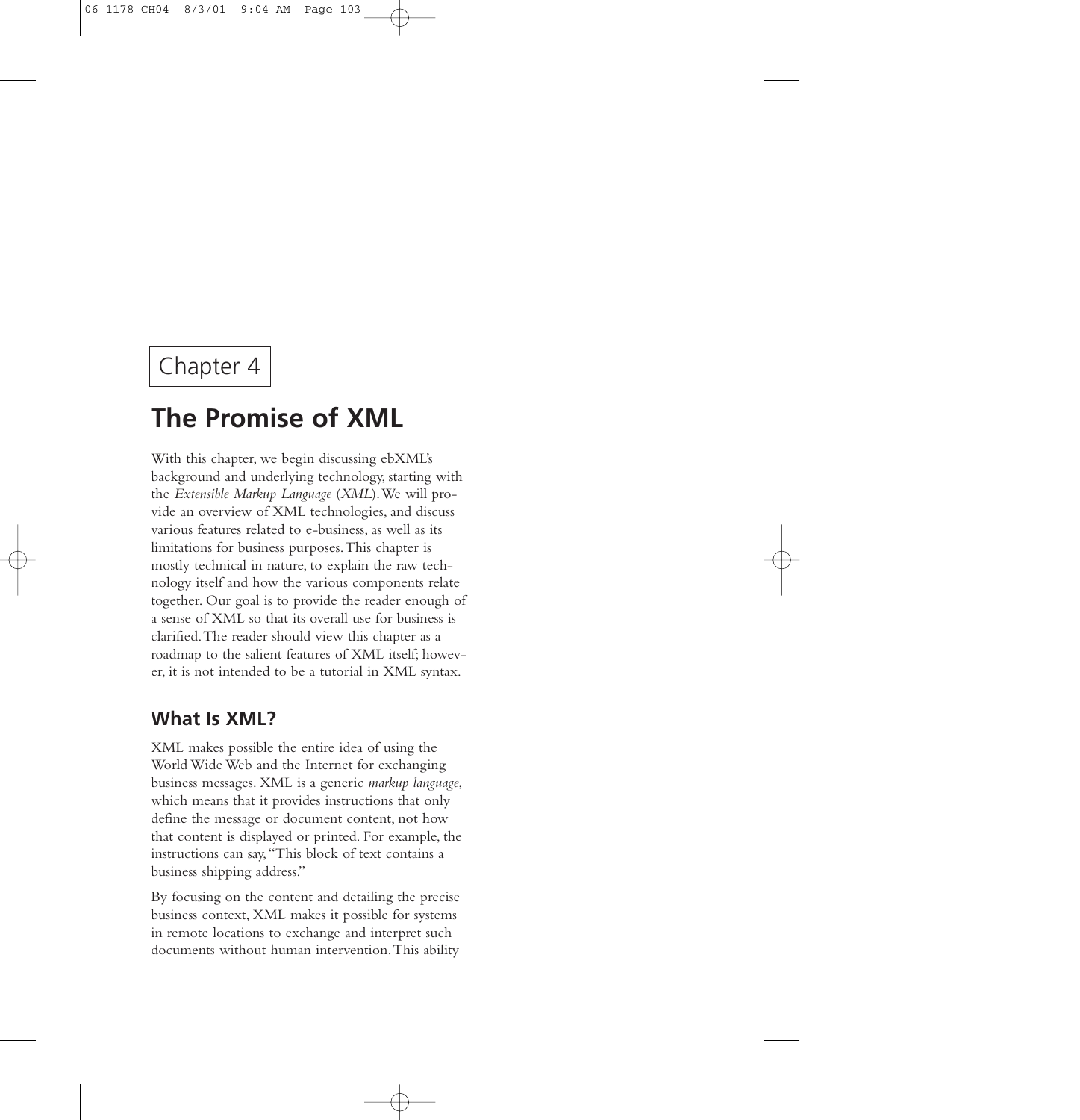to automatically send, retrieve, interpret, transform, and process the data in electronic messages is of course critical to the conduct of electronic business itself.

The *World Wide Web Consortium* (*W3C*) developed XML in 1996–97, and officially released version 1.0 in February 1998.1 While XML is widely recognized as a technology and the W3C is a highly respected organization, drawing its membership from both major software vendors and academic institutions, the W3C chooses to call its fully approved technical documents *recommendations* rather than *standards*, to avoid anti-competitive lawsuits in the U.S. Recommendations represent a consensus within the W3C as well as the approval of the W3C director, now Tim Berners-Lee.As recommendations, documents such as the XML specifications demonstrate stability and are considered ready for widespread implementation and business use.2

#### **Markup: Seeing Is Believing**

The World Wide Web emerged as a common communications medium once the *Hypertext Markup Language* (*HTML*) became available in the early 1990s.3 HTML is also a recommendation of the W3C (the latest version is 4.01, December 1999), and now there is also an XHTML recommendation (February 2001). HTML provides a good example of a markup language in wide use, and makes a convincing case study for the importance of consistent standards.

You can see HTML markup by opening any web page with Internet Explorer or Netscape Communicator. Using the top-level menu in the browser, select View, Source (Internet Explorer) or View, Page Source (Netscape).What you see displayed is the internal HTML syntax that the browser uses to render the page content you see onscreen. The familiar web page with its human-readable text and images are exposed as machine-readable computer markup code. Notice that the code contains a lot of instructions in angle brackets, such as *<HTML>*, *<BODY>*, *<HEAD>*, *<TITLE>*, *<TABLE>*, and so on. (See Listing 4.1 for an example.)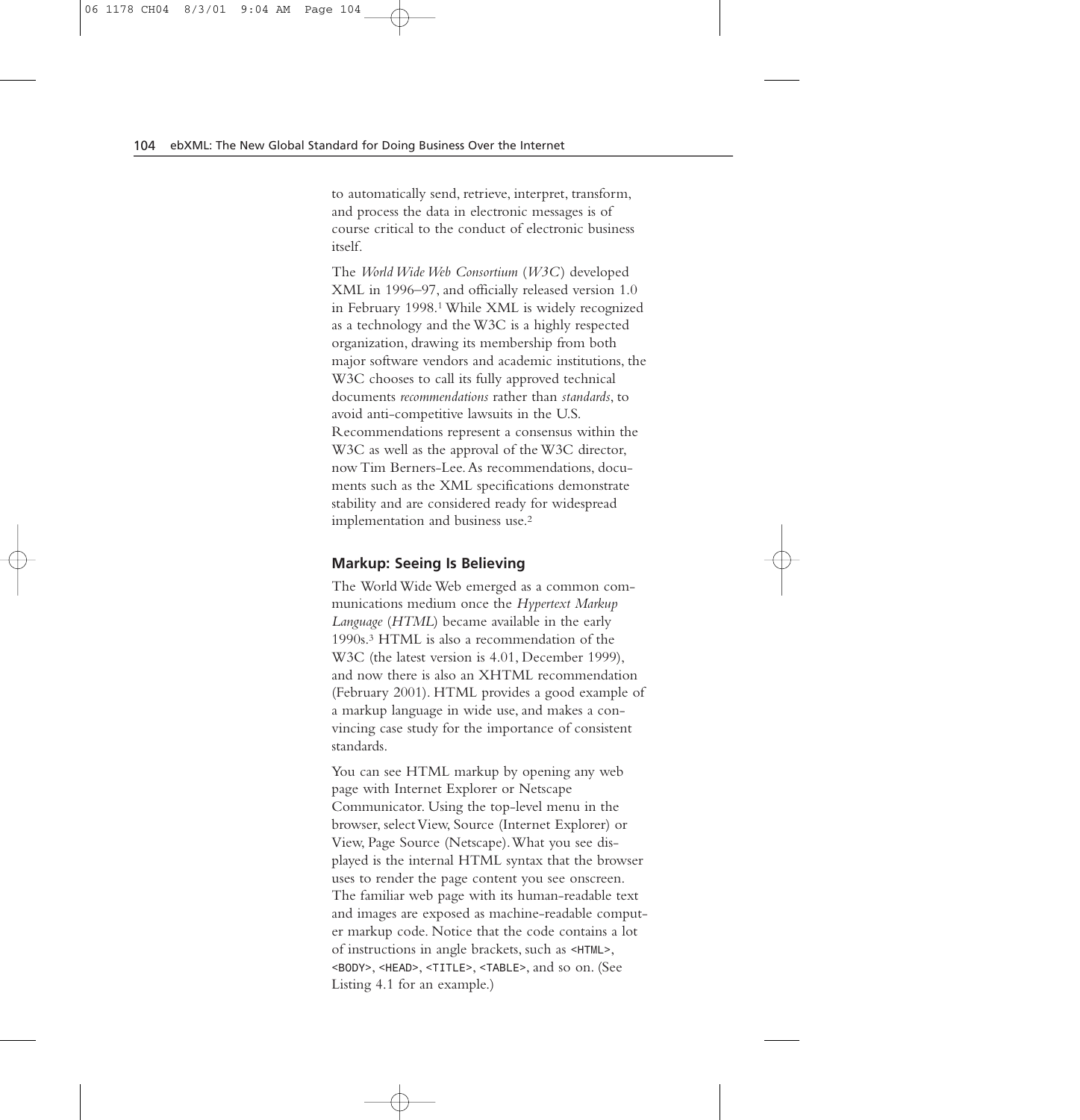Enclosing the syntax text within angle brackets creates a *tag* or *element*. Close to the top of the web page's HTML markup source is the tag *<HTML>*.This tag tells the web browser that the page is coded in HTML; the web browser responds by displaying the information as directed by the rest of the tags on the page.At the bottom of the page is a similar tag, *</HTML>*.The slash after the opening angle bracket in the tag tells the browser that it has reached the end of the HTML page.The *<HTML>* tag is called an *open tag*, and the *</HTML>* tag is a *close tag*.The markup also contains other tag pairs: *<HEAD>* and *</HEAD>*, *<TITLE>* and *</TITLE>*, *<BODY>* and *</BODY>*.These tags define parts and functions of the HTML document.

#### *Listing 4.1 Sample of HTML Markup*

```
<HTML>
<HEAD>
<TITLE>Dynamiks Research Center News
Homepage</TITLE>
<meta http-equiv="Content-Type"
content="text/html; charset=iso-8859-1">
<meta name="keywords" content="press releases,
wind tunnels, aerospace".>
</HEAD>
<BODY bgcolor="#FFFFFF">
<TABLE width="100%" border="0" cellpadding="0"
cellspacing="0">
</TABLE>
</BODY>
</HTML>
```
The power of HTML is that it's very simple to use, as the HTML software excuses most obvious mistakes by human editors—unclosed tags, orphaned tags, mistyped tags—by always displaying something, not just a blank page.This leads to very complex HTML software, but ease of use for content creators. HTML has a fixed set of markup tags and most HTML software readily understands such commonly used tags. Because HTML is a standard more or less recognized by the browser manufacturers,4 millions of people and companies worldwide have found new and innovative ways of communicating over the web—and in many cases doing good business—without worrying about too many technical details.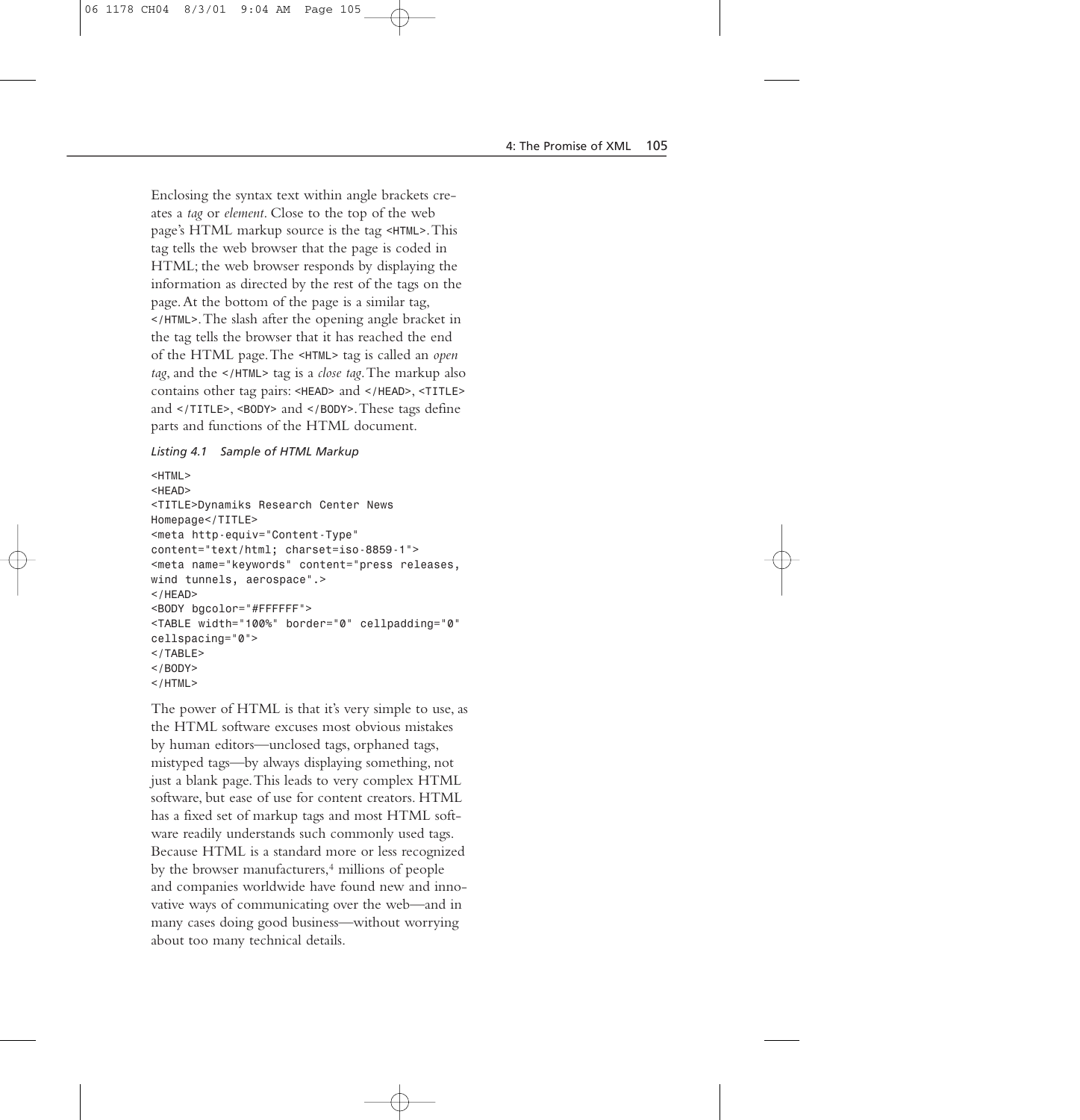XML takes a different approach, first by allowing its users to create their own tags (hence the *extensible* part of its name).As a result, XML is highly suited to describing your own particular business data in messages and exchanging those messages with trading partners. Listing 4.2 shows the XML markup of a customer's telephone number, using the XML vocabulary from version 3.0 of the xCBL syntax:5

*Listing 4.2 Sample XML Content for a Supplier Mailing Address*

*<?xml version="1.0" encoding="UTF-8"?> <Supplier> <NameAddress> <Name1>ABC Wholesale</Name1> <Address1>1222 Industrial Park Way </Address1> <City>South San Francisco</City> <StateOrProvince>California</StateOrProvince> <PostalCode codetype='ZIP'>96045</PostalCode> <Country>US</Country> </NameAddress> </Supplier>*

XML elements use start and end tags as in HTML. However, the elements also contain attributes such as *codetype* within the *<PostalCode>* tag. *Attributes* act as qualifiers of the elements, providing more definition or direction to the trading partners exchanging the messages.Attributes are familiar in HTML too, such as the *<FONT typeface="italic">I said hello!</FONT>* instruction, where *italic* qualifies the style of presentation font for the text. Similarly, in the case of the XML postal code number shown in Listing 4.2, the attribute tells us that this is a U.S. style numeric-based ZIP code.

HTML uses a fixed set of tags for display of text, not for the definition of data. Listing 4.3 shows the same information as in Listing 4.2, but coded in HTML.

You may notice another characteristic of XML from this example—its readability. XML doesn't restrict tag writers to specific string lengths; tags can be labeled to confer hierarchy, context, and meaning.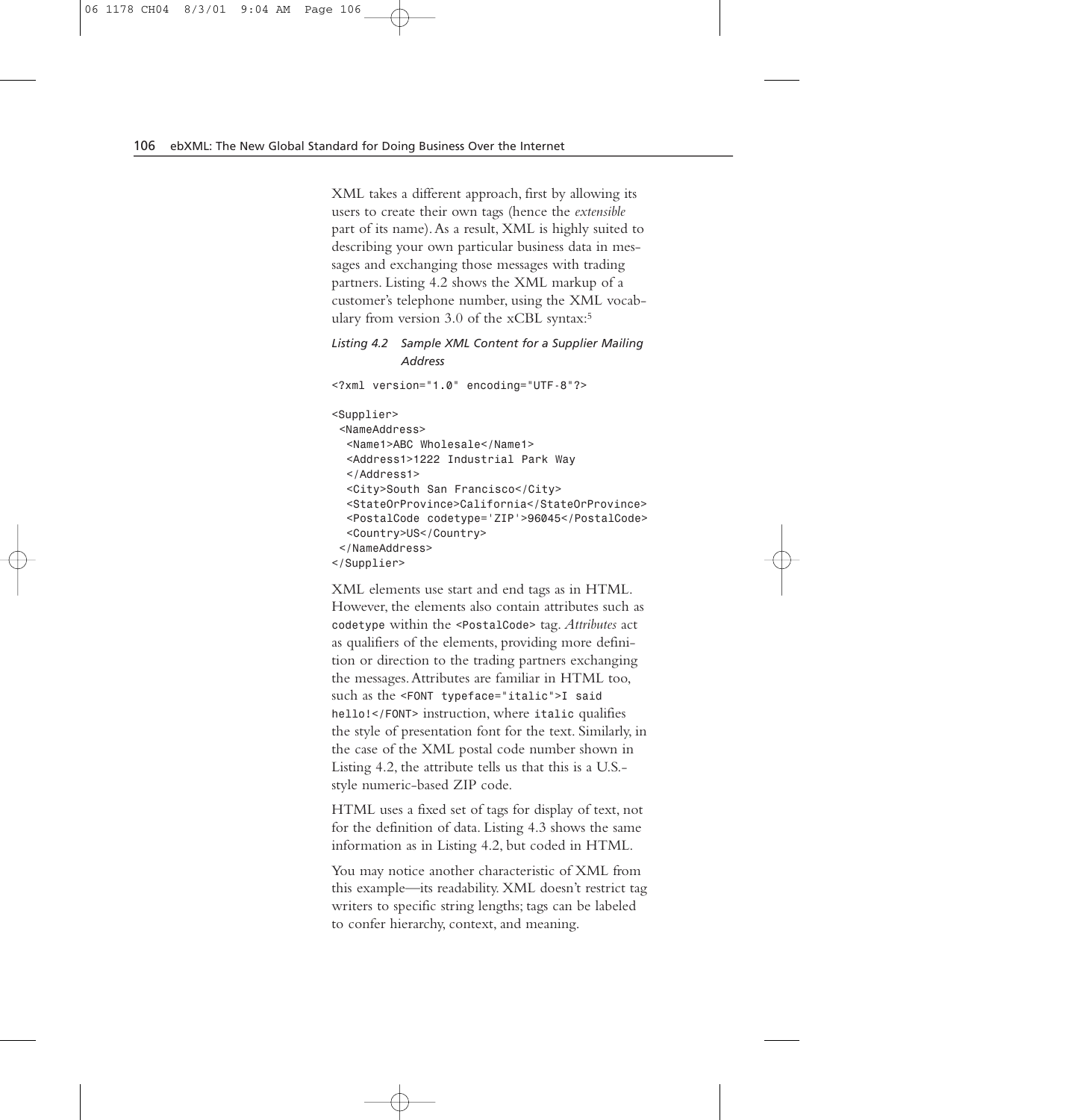```
Listing 4.3 HTML Content for a Supplier Mailing
          Address
<!DOCTYPE HTML PUBLIC "-//W3C//DTD HTML 4.0
Transitional//EN">
<HTML>
<HEAD>
   <META HTTP-EQUIV="Content-Type"
   CONTENT="text/html; charset=iso-8859-1">
   <META NAME="Author" CONTENT="Alan Kotok">
   <META NAME="GENERATOR" 
   CONTENT="Mozilla/4.06 [en]C-gatewaynet 
   (Win95; I) [Netscape]">
</HEAD>
<BODY>
<ADDRESS>
Supplier name and address:</ADDRESS>
<ADDRESS>
Name: ABC Wholesale</ADDRESS>
<ADDRESS>
Address: 1222 Industrial Park Way</ADDRESS>
<ADDRESS>
City: South San Francisco</ADDRESS>
<ADDRESS>
State: California</ADDRESS>
<ADDRESS>
Zip: 96045</ADDRESS>
<ADDRESS>
County: USA</ADDRESS>
<BR>&nbsp;
</BODY>
</HTML>
```
#### **XML, Where Past Is Prologue**

A review of XML's background shows some further thinking behind the development of XML, as well as its current readiness as a tool for business.

XML is a subset of the *Standard Generalized Markup Language* (*SGML*), a markup language first conceived in the late 1960s.A committee of the *Graphic Communications Association* (*GCA*) determined the need for standard page-composition instructions sent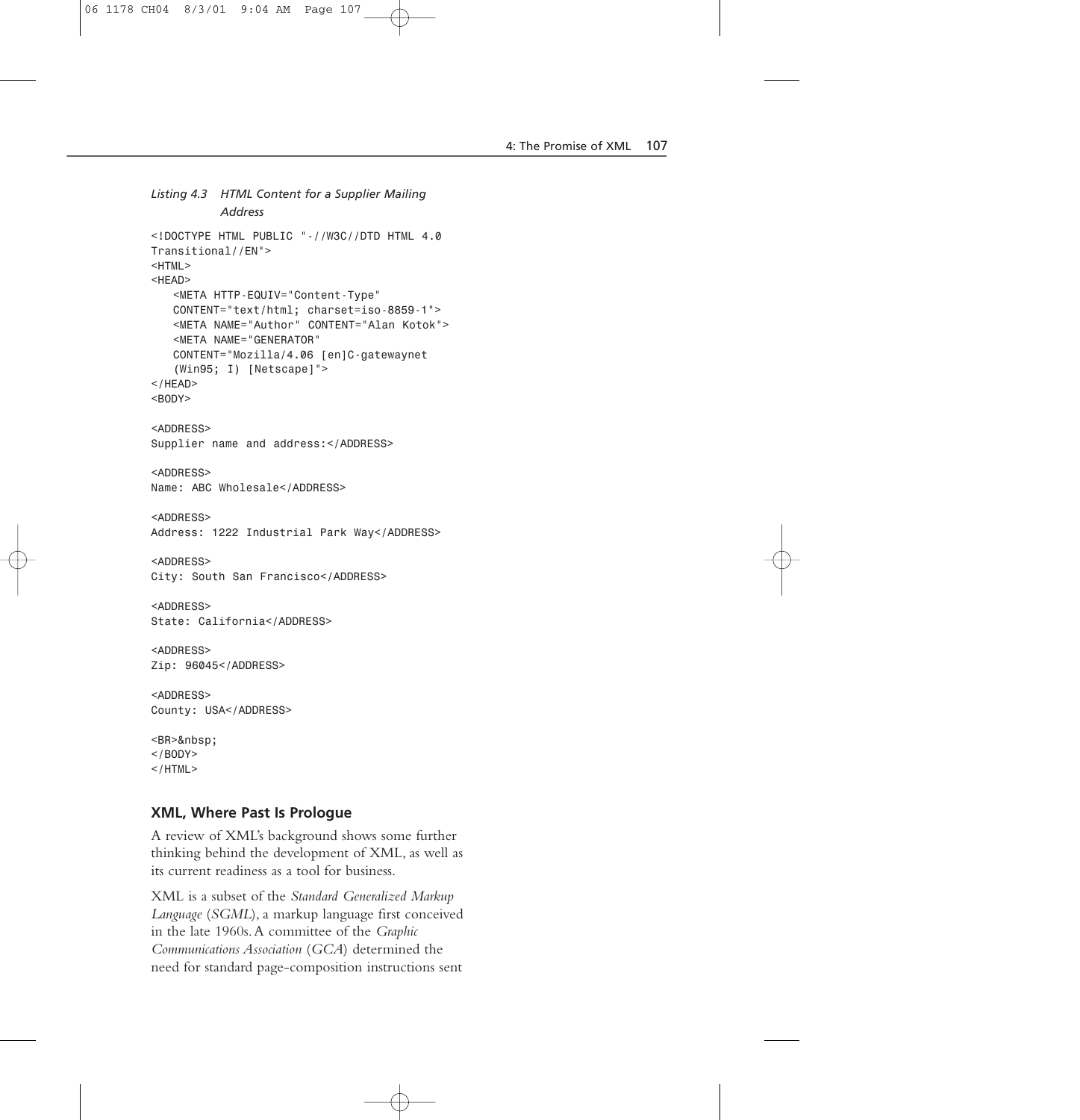from publishers of books and journals to printing plants. Individual printers at the time had their own means of marking up the text with codes that translated into font sizes or effects, such as boldface or italics.They recognized that a standard means of marking up the text would make it possible for any publisher to communicate in the same way with any printer, and save the publishers the headaches of reconciling one form of markup with another.

The GCA committee proposed separating the information content from the presentation format and developing a generic code to represent the format, rather than trying to decipher each printer's specific coding scheme.The generic code would be represented in a set of descriptive tags.The tags would indicate where the information for the heading of the document resided—identification of the author, date, title, and other general details—as opposed to the body of the document that contained the intellectual product.

By 1969, Charles Goldfarb, then working at IBM, led a research project to build on the GCA committee's ideas for a *Generalized Markup Language* (*GML*) for text editing and formatting to enable electronic document sharing and retrieval. GCA, working first with the *American National Standards Institute* (*ANSI*) and then with the *International Organization of Standards* (*ISO*), moved GML from an IBM proposal into a recognized international standard—the *Standard Generalized Markup Language* (*SGML*), ISO 8879, in 1986.6

Based on this standard, the U. S. Department of Defense, the Internal Revenue Service, and other such organizations with large numbers of complex documents were able to invest in systems to help them manage their electronic publishing operations. The European Particle Physics Laboratory in Geneva (which uses the organization's original French acronym, *CERN*) became another major user of SGML.While on staff at CERN,Tim Berners-Lee developed HTML as an application of SGML in the late 1980s and early 1990s.7

*HTML's large set of features was designed to handle the demanding requirements of scientific and technical documentation and went well beyond the needs of people and companies to display text and images or exchange business messages.*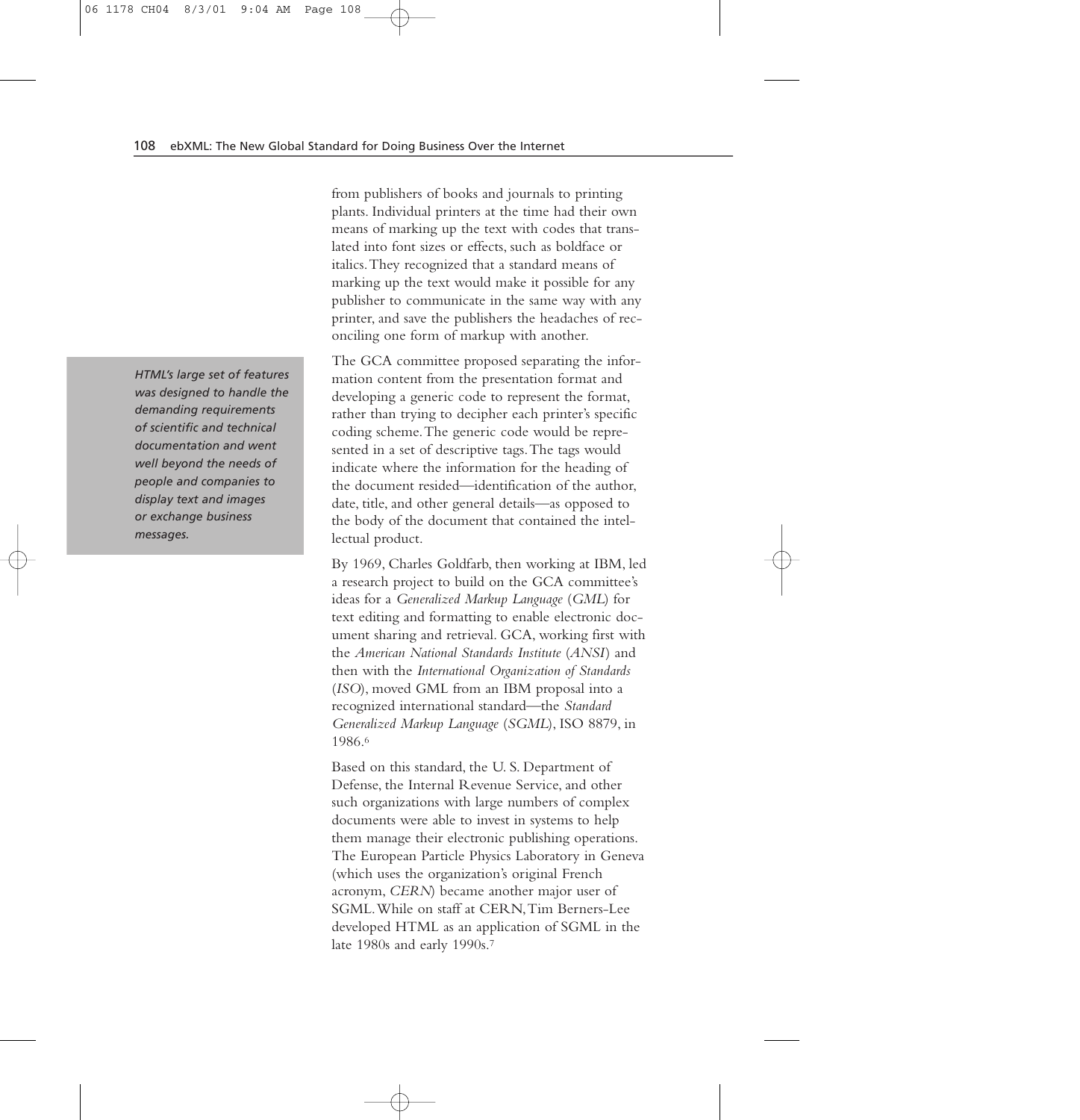The development of SGML predated the emergence of the Internet, at least as we know it in the year 2001.What attracted Berners-Lee and many of the other web pioneers to the Internet was its decentralized nature and a design that allowed any kind of computing platform to plug in, as long as it complied with the Net's protocols.The public availability of the Internet created the potential for anyone to exchange such marked-up documents with ease.8 HTML transformed the Internet from islands of hard-to-find content into one homogeneous whole that's visible through a web browser interface.

Meanwhile, companies, agencies, and organizations with large electronic publishing operations—usually technical, scientific, engineering, financial, or legal found SGML useful in managing their documents and re-purposing the content in those documents. Because of its nurturing in the publishing world, however, SGML contains complexity that the average user finds intractable. Its large set of features was designed to handle the demanding requirements of scientific and technical documentation and went well beyond the needs of people and companies to display text and images or exchange business messages.9

Figure 4.1 shows the timeline for development of XML and the other main markup languages, as well as EDI and ebXML.The development of the webbased markup languages, both HTML and XML, came about in part to provide an alternative to the highly complex and feature-rich SGML.With HTML, the ability to write web pages with simple and inexpensive tools (free, in many cases) makes everyone with a web connection a potential publisher.

And the numbers seem to point out that the world has responded accordingly.According to Whois.Net, more than 32 million domain names with *.com*, *.net*, or *.org* extensions were registered as of November 2000, and NetCraft's domain search engine lists nearly 1,000 domains with *XML* somewhere in the name.10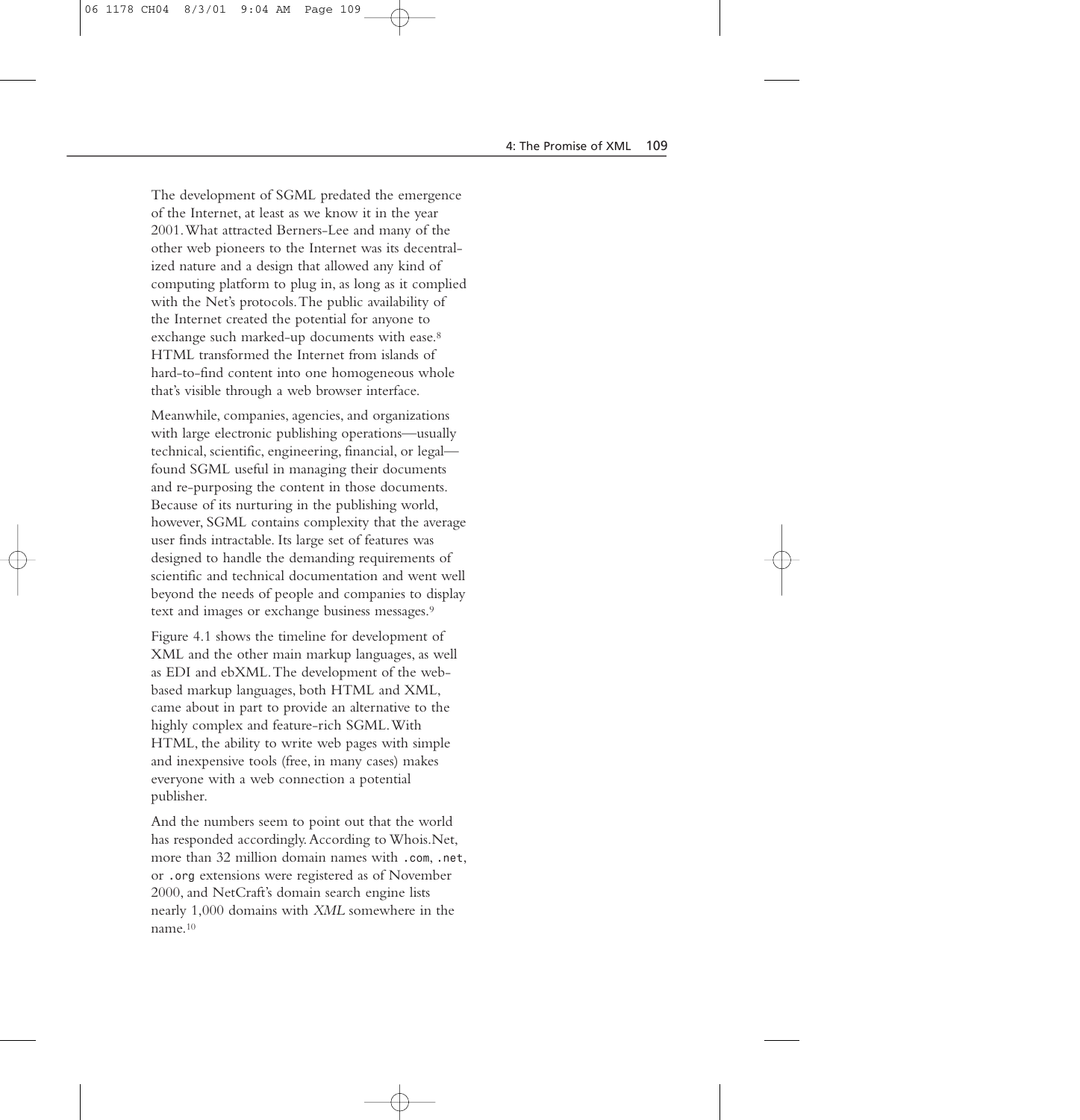

**Figure 4.1** Evolution of markup technologies.

While HTML offered an effective way of presenting images, text, and multimedia content on the Internet, it still didn't meet many of the critical needs of business information dissemination. HTML has a fixed set of tags.While easy to learn, it's too generalized, and in particular doesn't provide any means to interpret the context of the information within a web page.

XML aimed to bridge the gap. Figure 4.2 shows how the needs can be viewed as four interrelated technologies: the Internet delivering content, HTML presenting it, XML identifying the data content, and Java and similar programming tools providing the process control.

Having identified the need, the World Wide Web Consortium committee convened in 1996, and, led by Jon Bosak of Sun Microsystems and Tim Bray of Textuality, designed XML for electronic publishing. The group focused on creating a simpler form of markup to overcome the obstacles to broad adoption shown by SGML.They therefore set 10 design objectives for the new language:

- XML shall be straightforwardly usable over the Internet.
- XML shall support a wide variety of applications.
- XML shall be compatible with SGML.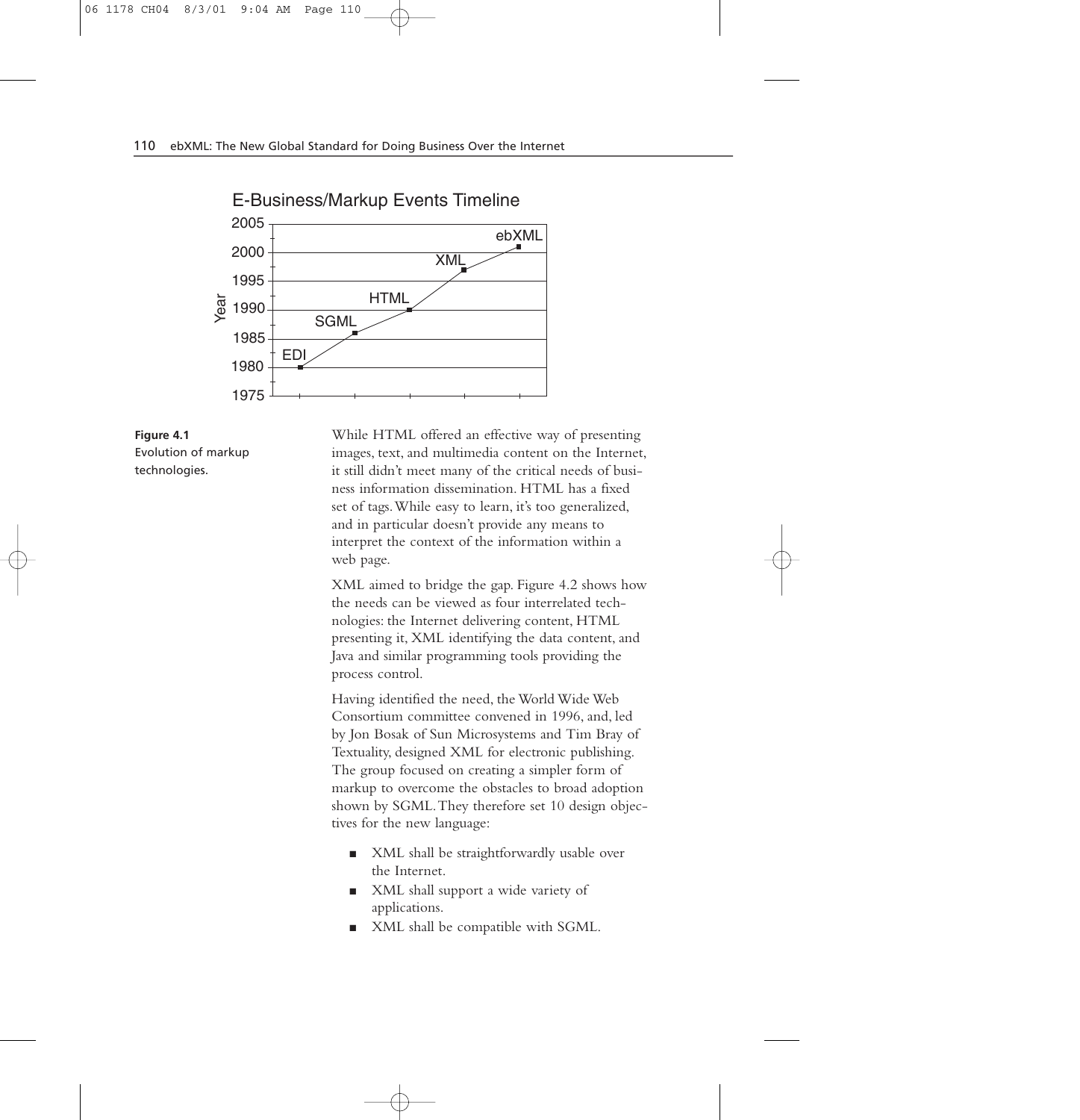- It shall be easy to write programs that process XML documents.
- The number of optional features in XML is to be kept to the absolute minimum, ideally zero.
- XML documents should be human-legible and reasonably clear.
- The XML design itself should be prepared quickly by the W3C team.
- The design of XML shall be formal and concise.
- XML documents shall be easy to create.
- Terseness in XML markup is of minimal importance.11



## **XML Validation and Parsing**

An XML document by itself is just arbitrary text.To describe the actual rules to be followed in creating your particular type of XML content, you need an additional mechanism.

One of the features of SGML that carried over into XML version 1.0 is the concept of a *schema*, which describes the layout of a document, also known as the *Document Type Definition* (*DTD*).The role of both schemas and DTDs is to allow the author to define the structure permitted for any given XML document, including the relationships among elements in the document.Think of schemas or DTDs like the instructions that come with a Lego™ bricks model for assembling the pieces in the correct order.

**Figure 4.2** The role of XML: the fourlegs-of-the-table metaphor.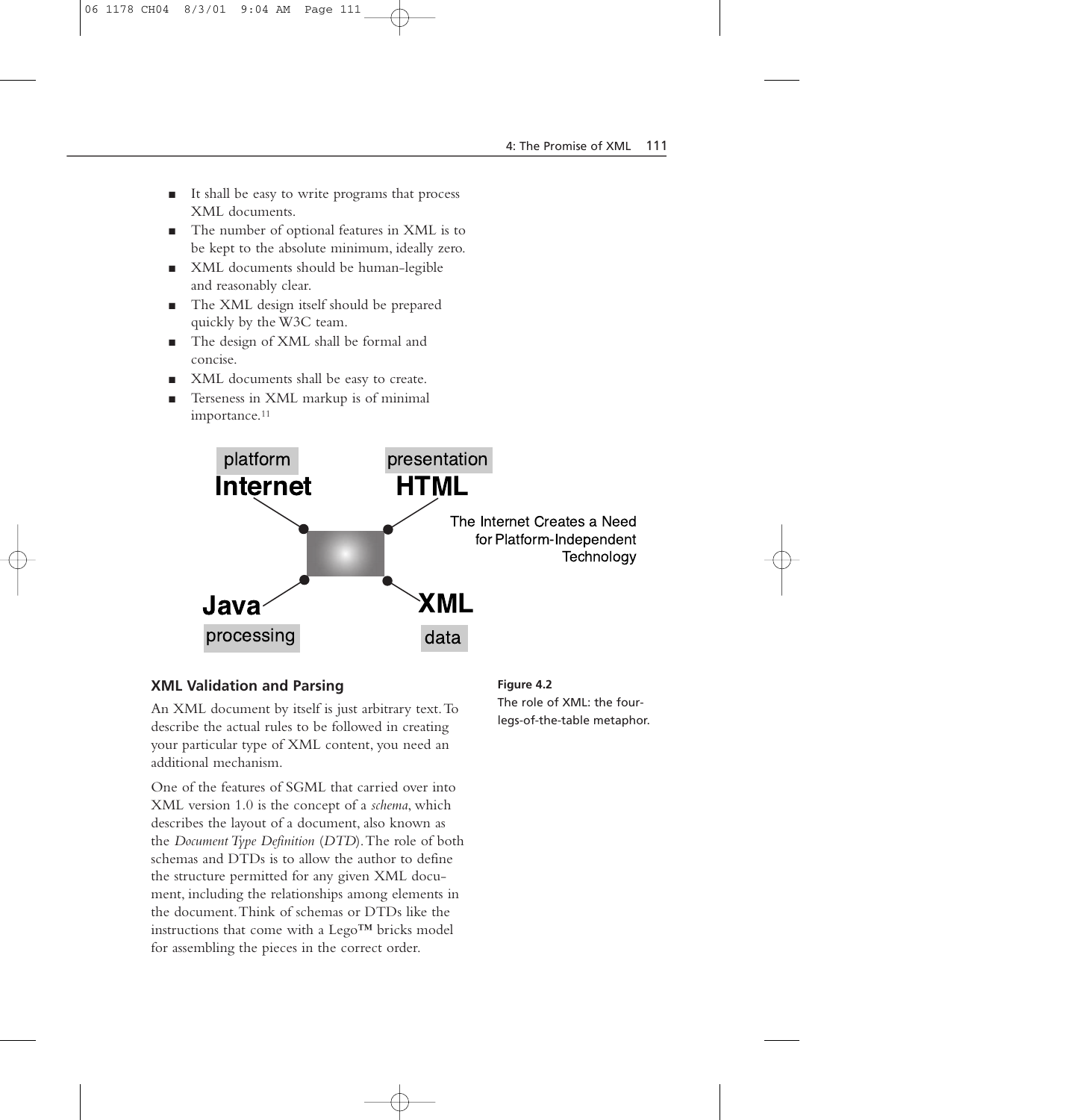The terms *schema* and *DTD* are often used interchangeably, but they have specific meanings.A schema is a generic term for document or data structures with a predetermined set of rules.A DTD is one type of schema, specified in SGML and  $XMI.10.$ 

The DTD also provides a way of testing the structure of a document against the prescribed structure in the DTD, a process called *validation*.This validation step, designed as a quality check for documents, also can be used to check the structure of business messages sent using XML.

The XML schema or DTD therefore performs two roles. It acts as a blueprint to allow someone who has no prior knowledge of your particular XML to create that content. It also allows software to check content to make sure it is correctly structured.

But XML allows for sending documents without such validation being required.The XML creators allowed for XML documents that are correctly tagged, but that don't have a schema DTD, and thus can't be tested for any structural validity.These documents are referred to as *well-formed documents*, indicating that they meet the basic XML markup syntax rules.

A *valid XML document* is both well-formed *and* meets the additional requirements of the schema DTD.12 Again, the Lego model is instructive; if you lose the printed directions, you can probably still build an interesting model, but you won't know if it exactly matches the original design.

The combination of its extensibility, structure, and validation makes XML useful not only for electronic publishing but for business messages sent between companies.The ability to define the elements exchanged between companies and the structure of the elements means that trading partners can define messages in advance and thus process the messages automatically on receipt. Having validation means that trading partners can test the messages against the associated schema DTD, and thus provide a form of quality assurance.

*The combination of its extensibility, structure, and validation makes XML useful not only for electronic publishing but for business messages sent between companies.*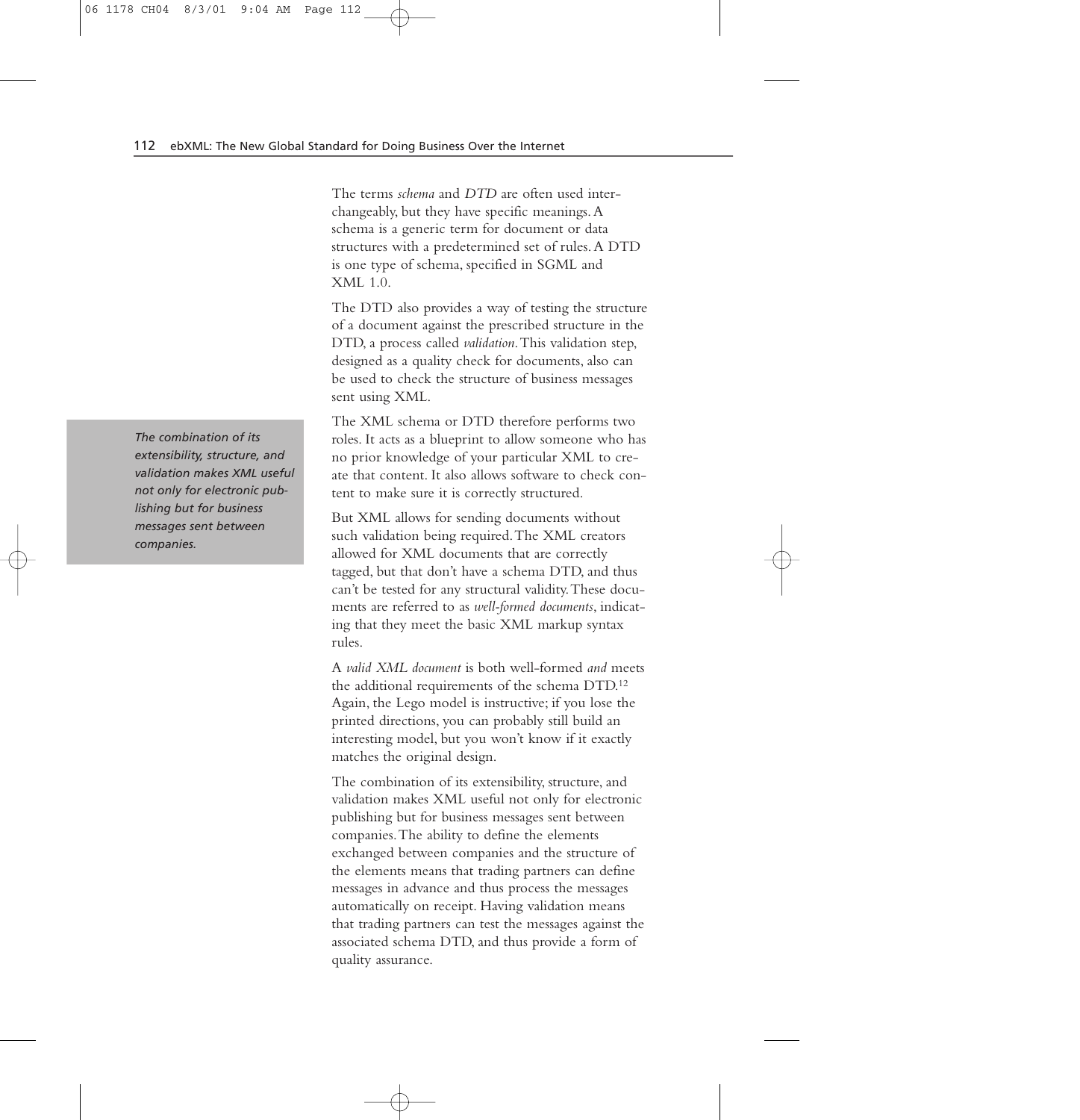To validate an XML message with a DTD, the message needs to be read and interpreted, in a process called *parsing*.A software component called a *parser* reads the XML message and interprets the XML tags it finds.A *validating parser* tests the message against the predefined rules of the schema DTD and then reports any errors.

To help provide software programmers using parsers with a standard connection between the message and the parser, the W3C developed the *Document Object Model* (*DOM* ), independent of software languages or computing platforms.13 XML documents have a nested structure that resembles a tree with a trunk and branches.The DOM represents the XML message as an inverted hierarchical tree, starting with the root element and branching out from there. By defining this logical structure in a common application program method, parsers and other software packages can manipulate messages consistently. Software developers call this kind of tool an *Application Program Interface* (*API* ).

Microsoft's web browser, Internet Explorer (IE), displays XML documents using the DOM. If you open a well-formed XML document with IE 5.0 or higher, you'll see the document hierarchy clearly portrayed.The W3C approved Level 1 of the DOM in 1998, but had some enhancements approved as of November 2000.14 Under the hood, IE 5.0 provides an automatic visual display of an XML document with another technology called the *Extensible Stylesheet Language* (*XSL*), and a default stylesheet.

One limitation of the DOM approach is that the whole XML document must be stored in memory at the same time. Obviously, this doesn't work for high transaction-volume or large-sized business information flows. In a process befitting the free and open nature of the Internet, members of the XML Developers mailing list (XML-DEV) developed an event-based programming interface called *Simple API for XML* (*SAX*), while waiting for the W3C to finish work on the more complex DOM specifications. SAX therefore allows programmers to process just fragments of XML content at high speed.15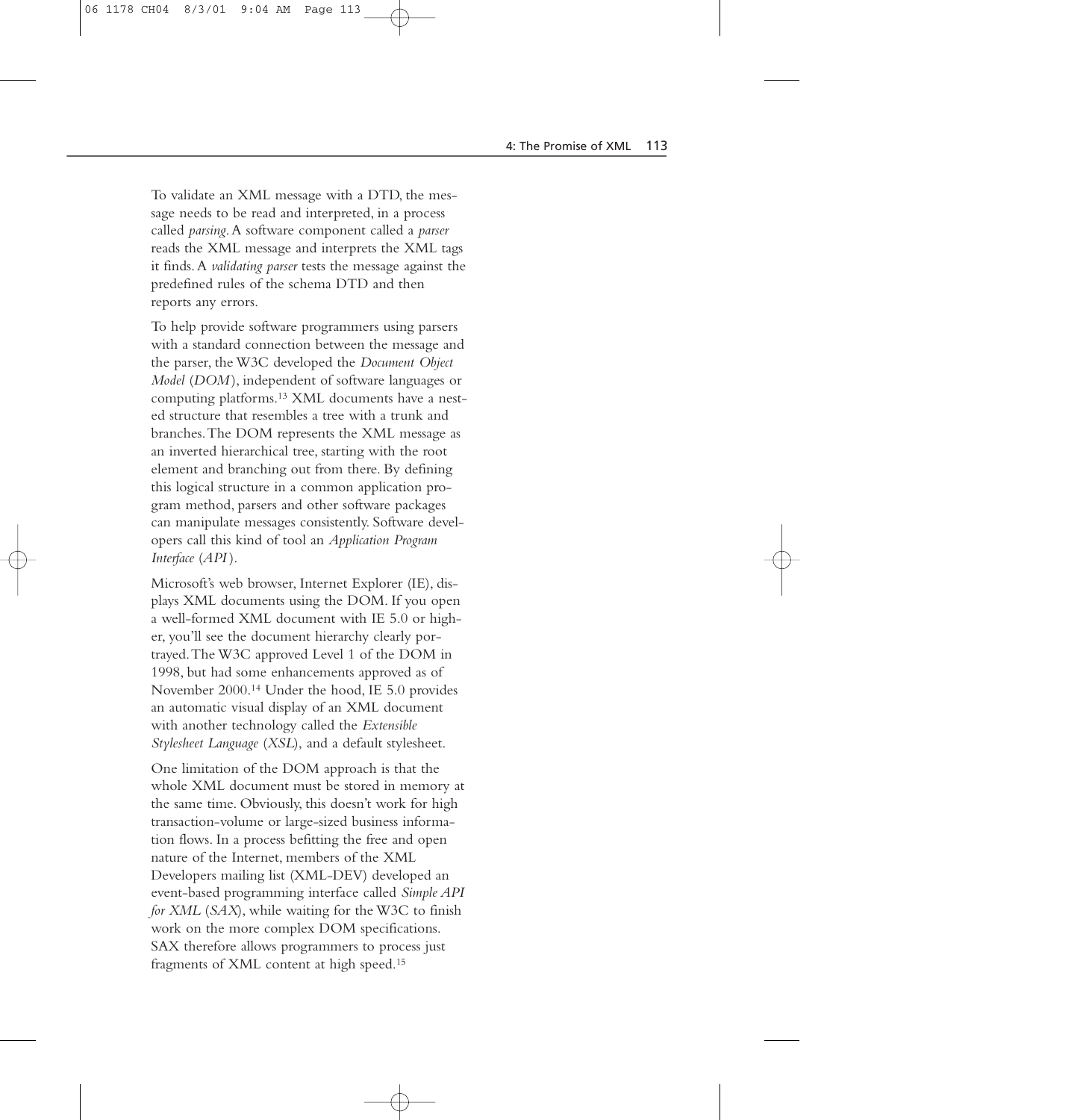Therefore, SAX is an event-based rather than a treebased API.The event-based approach looks for tags and content meeting some conditional criteria that identifies the fragment within the overall information stream.The SAX API then passes that fragment to a custom event handler (software program) that the programmer has defined. SAX lets systems access and query only those parts of XML documents without loading them entirely into memory, thus working faster and more efficiently.All the major vendors providing XML parser implementations support SAX.16

## **XML's Global Reach and Accessibility**

Although XML is a creation of the W3C, companies don't need the web to send and receive XML messages. XML's first design objective makes XML straightforwardly usable over the Internet, not just the web.As a result, trading partners can exchange documents with email messages or *File Transfer Protocol* (*FTP*) downloads, as well as over the web.With XML, the means of transporting the messages is independent of the message content.

#### XML Works with Non–English Character Sets

Since the Internet made the information technology business truly a worldwide endeavor, the designers of XML added an important XML feature, namely the ability to support non–English character sets. In North America and Western Europe, we often take the ASCII-English alphabet codeset for granted, but we forget that most of the world uses alphabets and characters not based on simple Latin (Roman) characters. XML supports the Unicode standard, a system for representing text characters for computer processing of all the known 50,000 written languages on the planet.

The latest version of Unicode (3.0) matches up to the international standard for character sets, ISO/IEC 10646-1:2000. It uses pairs of two bytes or 16 bits to represent characters, which allows for encoding most of the world's known character sets, including scientific and mathematical symbols.As a result, Unicode provides codes for more than 65,000 characters.17

*We often take the ASCII-English alphabet codeset for granted, but we forget that most of the world uses alphabets and characters not based on simple Latin (Roman) characters.*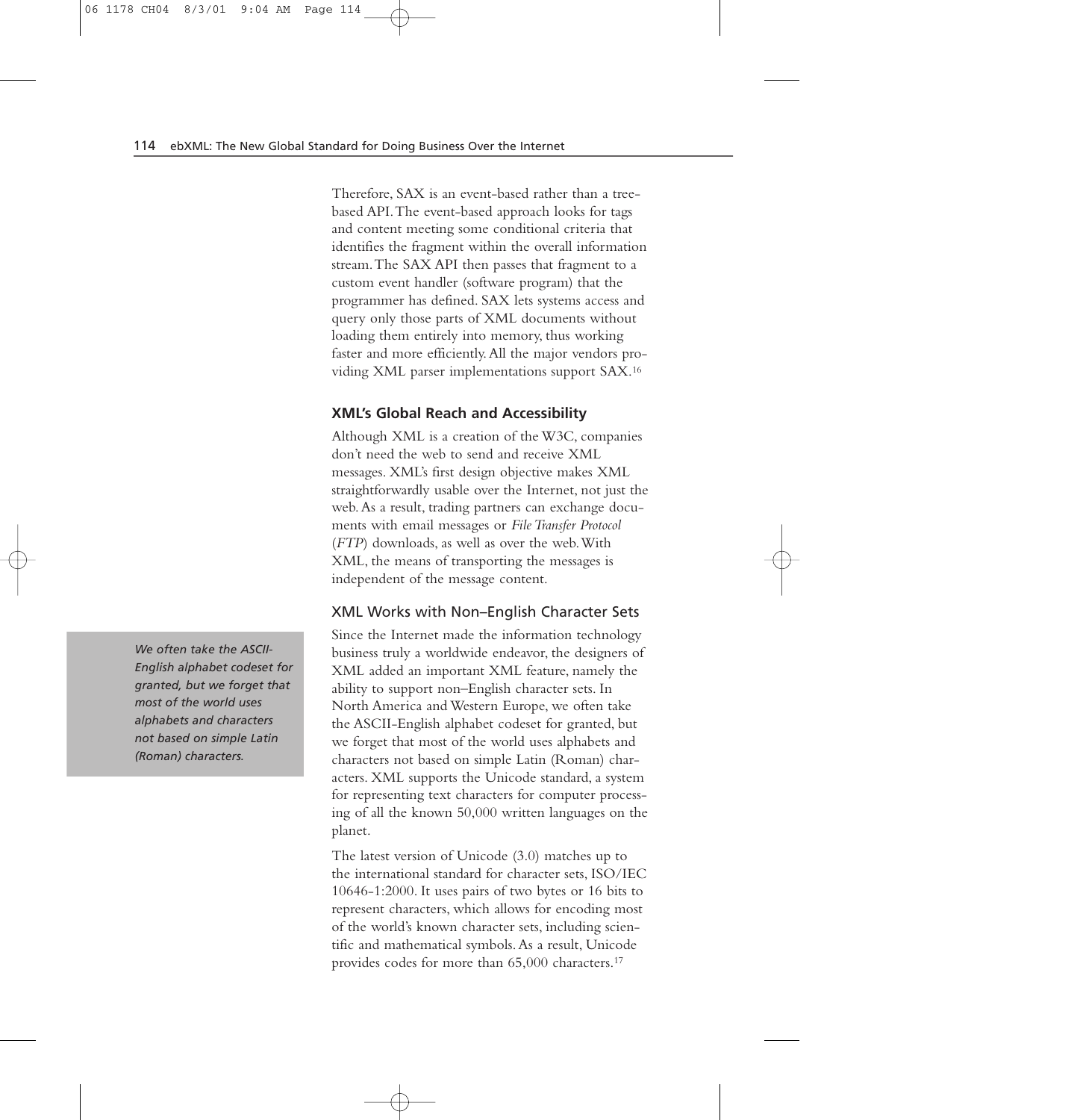With the worldwide nature of business today, this ability to represent non–English characters has become vital for many businesses.18 Fortunately, the design of XML is backwardly compatible with today's ASCII 8-bit encoding, so regular ASCII editors and tools work just fine handling and creating what are labeled as "UTF-8 encoded" XML documents.

#### XML Works with Java

While the development of the Java<sup>19</sup> programming language preceded the development of XML, the two technologies now complement each other. Java is a high-level language used extensively in distributed applications over the web. Sun Microsystems developed Java to run on any computing platform. Programs written in Java are first compiled into an intermediate form called *bytecodes*—machine codes that are interpretable on most computing platforms.20

In 1997, Jon Bosak of Sun Microsystems, one of the creators of XML, wrote a white paper describing ways that the two technologies could work together. Bosak pointed out that "XML gives Java something to do." He described potential applications of XML in which the processing is distributed among client and server sites rather than centralized in a single server, using Java applets. For example, a design engineer could download XML data from a manufacturer's web site, and then use distributed Java code to try the circuits in various configurations.21

Matthew Fuchs notes several affinities between XML and Java that make them a productive partnership. Java uses a simple and predictable package structure that follows the structure of a typical Windows or UNIX filesystem.As a result, when sharing data with XML documents, programmers can easily route the data to the correct location thanks to this property of Java.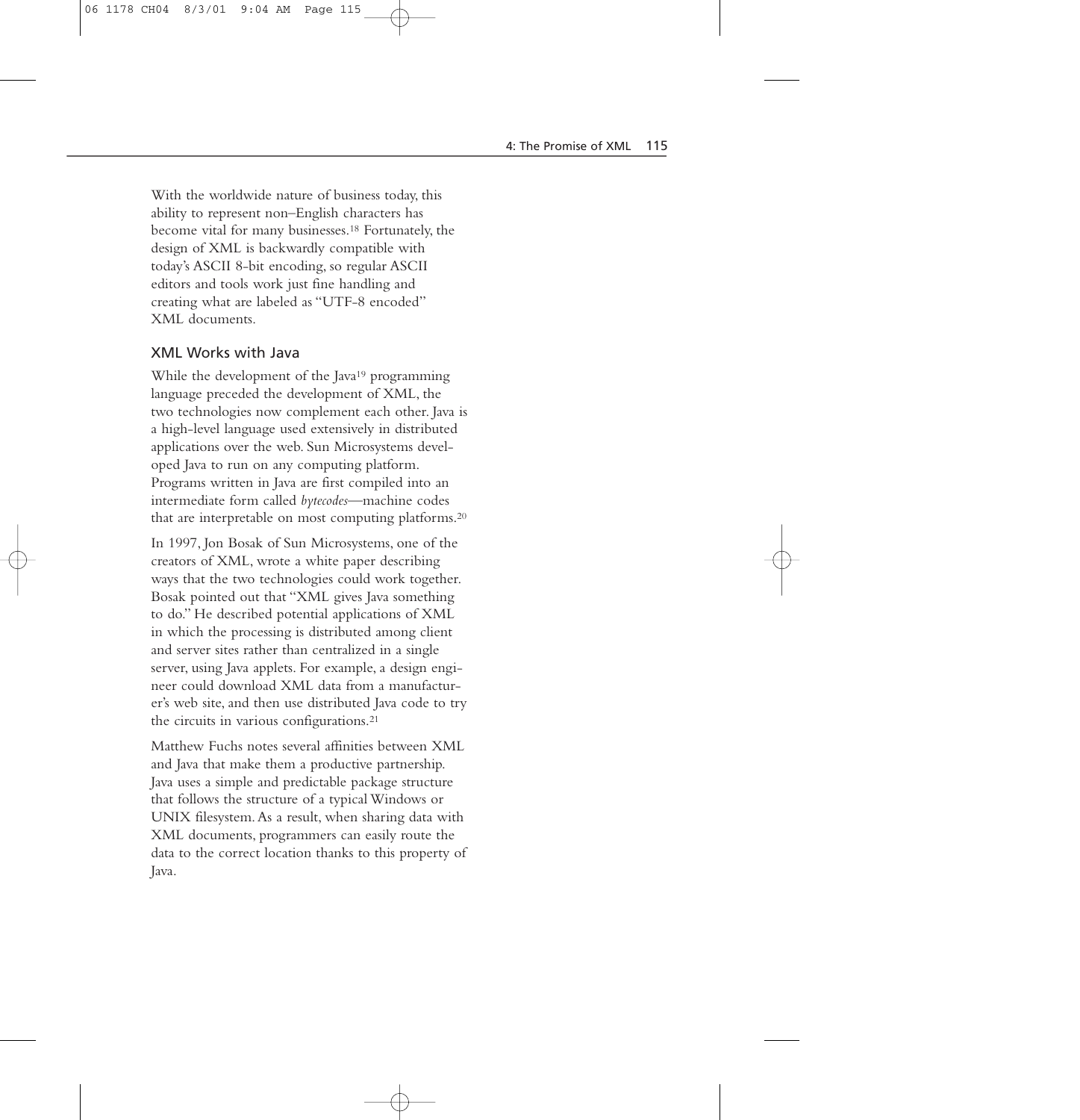*XML supports the use of style sheets that contain the instructions for presenting data on screens, in print, and in audio formats. Style sheets provide the formatting details for visual display or printing, such as page size, margins, and fonts.*

Another feature of Java loads code dynamically at runtime, which allows for *applets*—pieces of Java code that browsers can download and run locally rather than relying on a full program at a remote site.This ability allows applets to run code that can process XML documents locally at much higher speeds and with much less overhead.

Fuchs also names Java Beans technology as an innovation that works well with XML. *Java Beans* are a set of application program interfaces that work as components with other software.22

#### XML Works with Style Sheets

Early in this chapter we discussed how markup languages such as XML separate content from its presentation format. Since business-to-business exchanges involve sending data from one computer to another, they don't require a human-readable version at either end of the exchange. But many business processes need to present the exchanged data in some humanreadable presentation form. XML supports the use of *style sheets* that contain the instructions for presenting data on screens, in print, and in audio formats.23

Style sheets provide the formatting details for visual display or printing, such as page size, margins, and fonts.They are used frequently in word processing (but often called *templates*); for example, many organizations have a standard fax cover page template.

Style sheets have important business uses and do much more than just make data look pretty. For example, documents formatted for North American customers generally need to be printed on standard letter-size pages (8 1/2 inches by 11 inches), while other parts of the world commonly use the A4 size (210 x 297 mm).

While HTML by itself offers some ways to present text and images on a web page, its features are limited and don't provide enough power or flexibility for professional print content designers.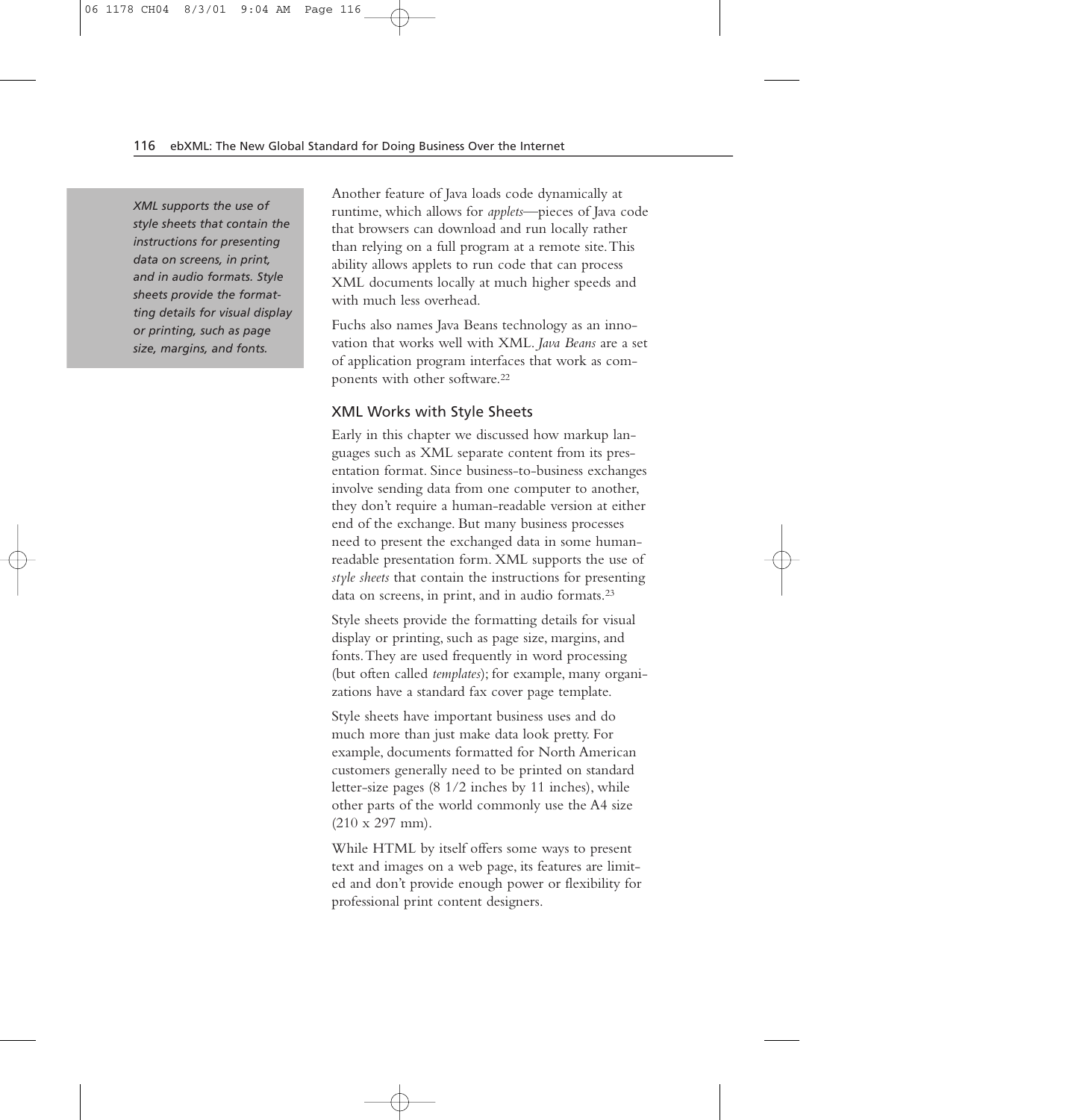Another problem with HTML is consistency and reuse.This problem has been addressed in advanced word processing products by the use of *styles*; the user can apply a paragraph style, a table of contents style, an indented list style, and so on. HTML also has a need to use consistent style of text display size, font, and layout. HTML needs a separate style system, called *Cascading Style Sheets* (*CSS* ), to display web page content. CSS can also be used to display XML content in the same way.24 The method CSS uses is very simple, but requires that the content of the XML already be structured in a way that matches the output layout.

The W3C has developed an even more powerful style sheet for XML documents, called the *Extensible Style Sheet Language* (*XSL*), that gets around the restrictions of CSS and has two sets of core features:

- **Transformation** changes XML data according to predefined program rules.
- **Formatting** provides presentation rules and instructions to display the XML content as HTML, or some other provided target markup.

The transformation features of XSL give it extra power over CSS.With XSL, you can add or remove elements from an XML file, rearrange the elements, and make decisions about the display of the elements.25 Figure 4.3 shows an example of XSL stylesheets displaying XML data on an HTML page.

The next need is to locate information consistently within an XML document.What if you need the second occurrence of *Address*, not the first? Associated with *XSL Transformations* (*XSLT*) is the *XML Path Language*, also called *Xpath*, which permits the location of any part of the tree branch path of an XML document hierarchy to be specified. Figure 4.3 gives an example of this capability, to find and select *Database/People/Person*.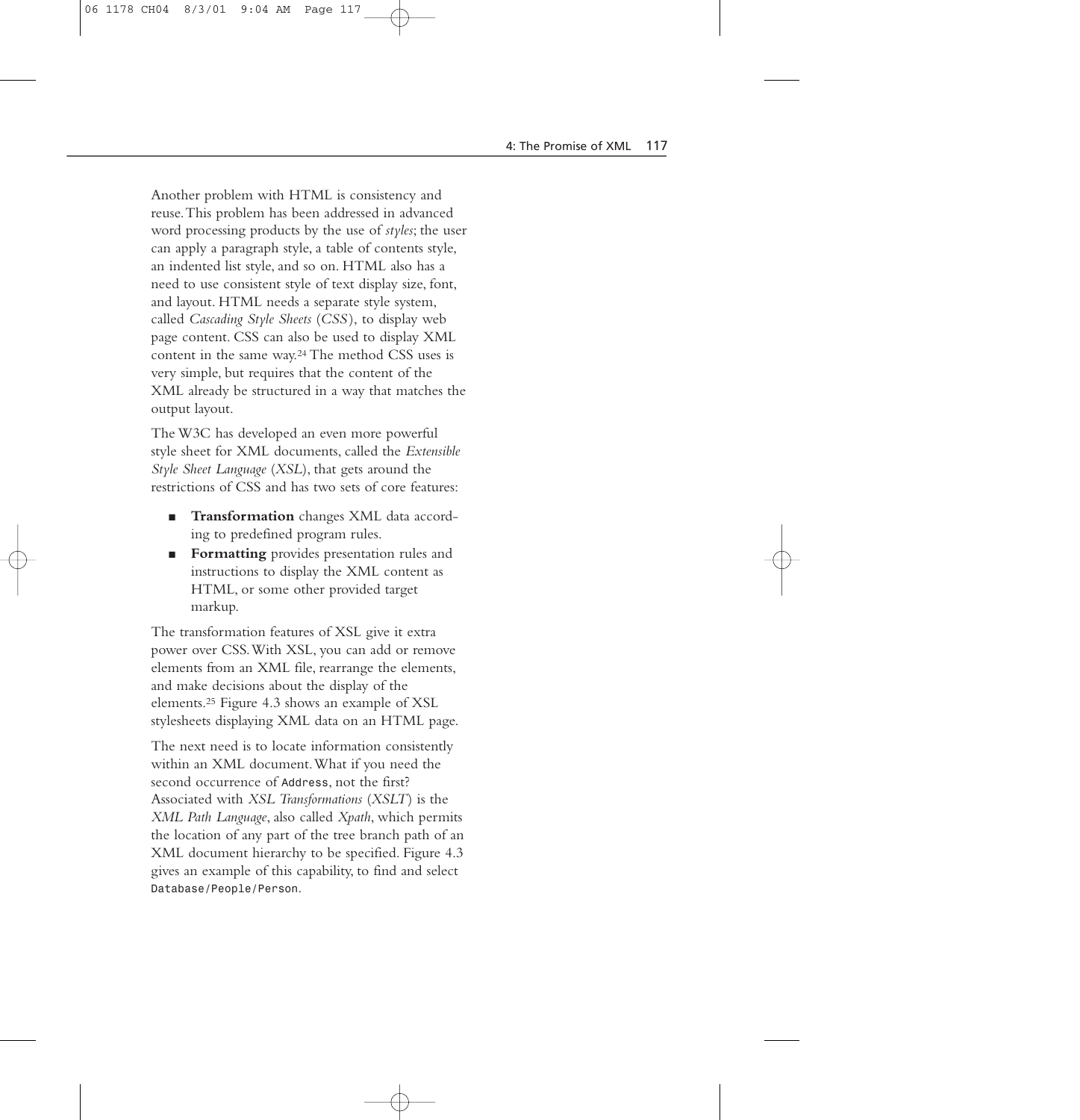

**Figure 4.3** How a style sheet works to display XML as HTML.

A transformation using XSLT needs to address specific components in an XML document, and Xpath provides that ability. It works like a pair of programming tweezers to find and return the exact piece of an XML document desired. XSLT can also change the hierarchical structure of an XML document using a set of predefined XSLT syntax rules that dynamically inspect and traverse the document structure.26 27 28

Using either CSS or XSL style sheet references with an XML document provides a way to visually display XML content to end users, or to morph XML documents for input processing by business application software.29

# **Building XML Messages from Processes to Data**

This section looks at the process for building business messages with XML.As we discussed earlier in this chapter, XML lets trading partners define their own elements and tags, taking advantage of XML's extensible nature—the *X* in XML. But XML messages also represent the structure of those elements, following their prescribed relationships in the hierarchy.The message schema DTD captures the names of the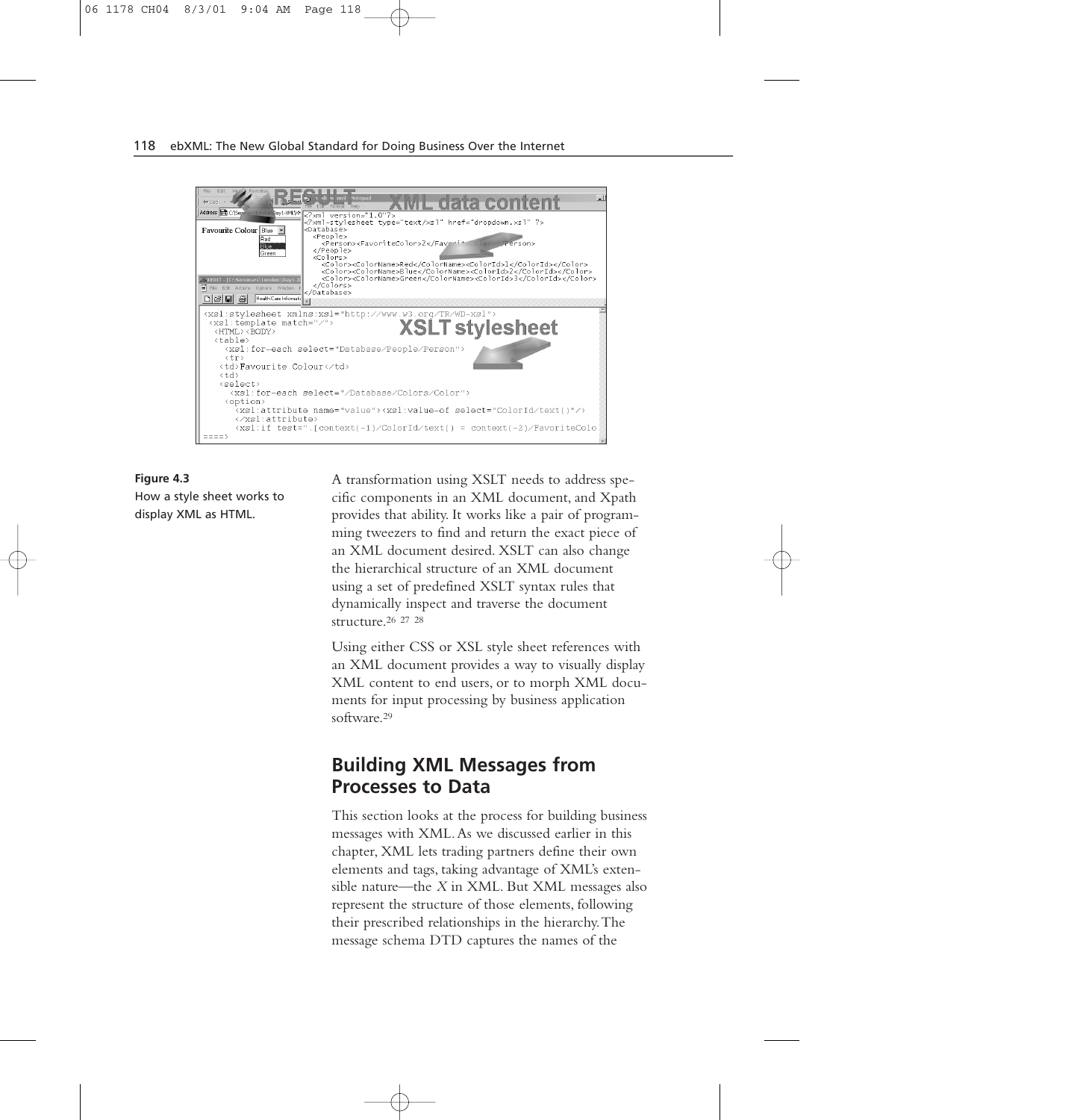elements as represented by the tags and their hierarchical structure. Messages exchanged among trading partners therefore must represent the rules and practices of a business or industry, as captured in the schema DTD.

For example, in Chapter 3,"ebXML at Work," the Marathoner running store case study points out how retailer and manufacturers can exchange product identifiers and precise inventory levels, so that manufacturers can compare inventory levels to predefined reorder points and decide whether they need to ship more product. Before any of these exchanges can happen, however, the retailer and the manufacturers—or, better yet, the entire industry—need to agree on common terminology and structure of the messages.With this common set of rules, shoe manufacturers and retailers can use the same basic set of messages, which promotes the use of packaged software and makes it possible for the parties to develop their systems faster and for less money.

We call this common set of rules a *data model* because, like a schematic drawing, it offers a skeleton view of the messages, specifies the order of the elements in a message, and shows how the various elements relate to one another in a hierarchy.The term comes from the database world, where database design needs to meet the users' business requirements as efficiently as possible, yet still allow for future growth. The *logical model* defines the information fields and their relationships in a database (much like a schema DTD in an XML message), while the *physical model* details field sizes and datatypes, such as alphanumeric or date formats.30 In fact, defining an XML schema of information is analogous to creating traditional row-and-column layouts for a database design system.

The XML syntax is not just about interpreting the content.The business process is a vital component of the content and is helped along by XML.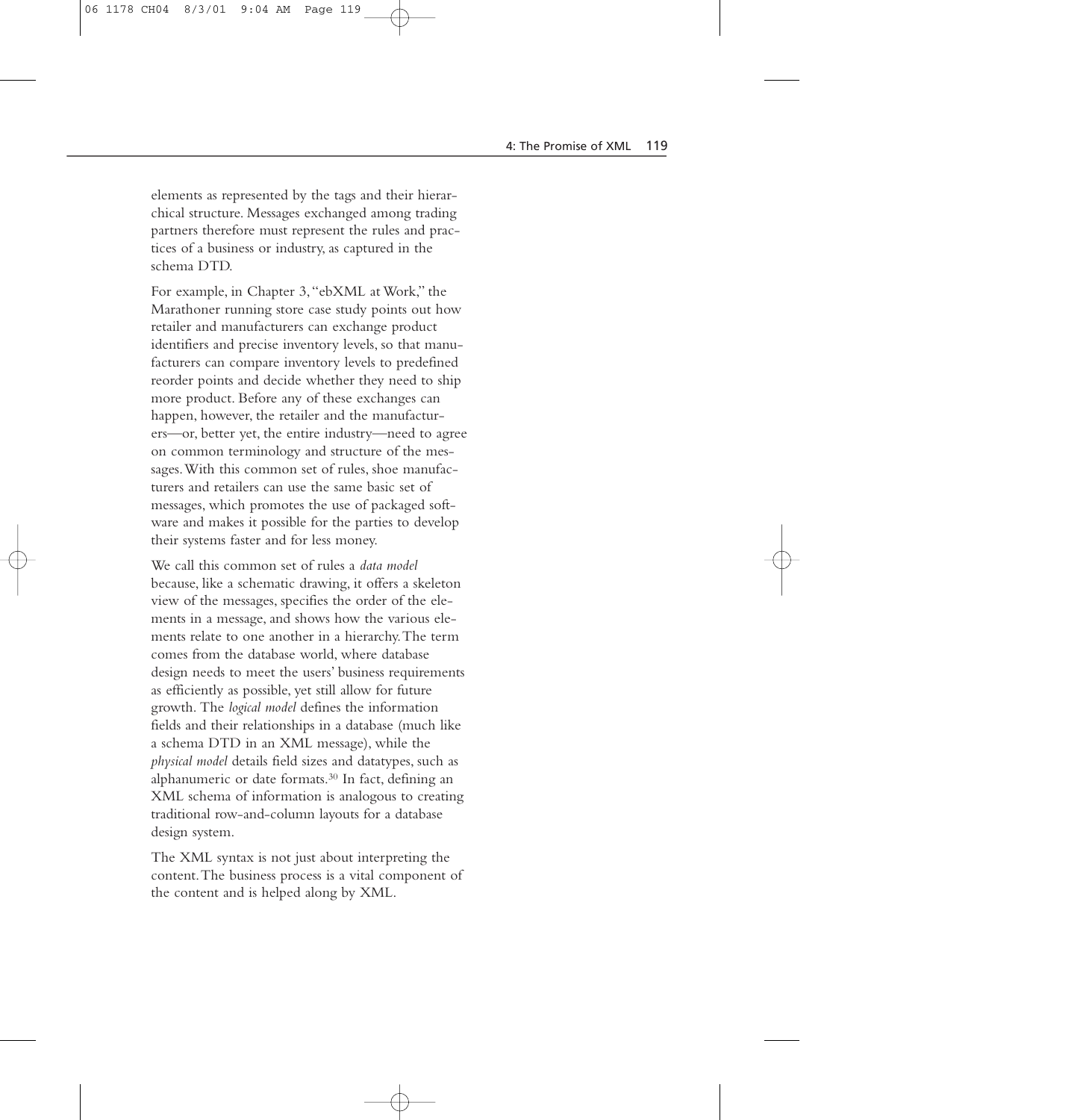#### **Determine Processes**

As shown in the case studies in Chapter 3, the parties identify business processes or actions taken by the companies to achieve their business goals. For example, the travel agency case proposes a process to decide on a tour package.This process has contingencies built in for continued bids and best-and-final offers if the customers don't want to accept one of the first offers. By working out these larger processes, the trading partners can agree on the overall conduct of the business, before trying to determine the individual messages.

A tool called *use cases* can help identify these processes. Use cases describe scenarios in which users interact with each other and the systems under development. Each scenario describes the accomplishment of a specific task or achievement of a goal. They also identify the players, steps in the process, and the messages or even the data exchanged. By describing these situations in a storytelling mode, use cases often uncover the processes underlying business practices.31

One of the ebXML development activities involves identifying similarities in business processes across industries.While each industry has its own language and culture, using these common processes helps speed the work and improves the chances for interoperability among industries.32

## **Determine Message Flows**

Each process contains a set of individual messages exchanged among the trading partners. In Chapter 3, the running store case listed a series of messages in the process of reporting inventory levels and replenishing the stock:

- Periodic inventory report sent from the store to the manufacturer
- Ship notice sent from the manufacturer to the store with the shipment details
- Receiving report sent from the store to the manufacturer once inventory is accepted

*By working out larger processes, trading partners can agree on the overall conduct of the business, before trying to determine the individual messages.*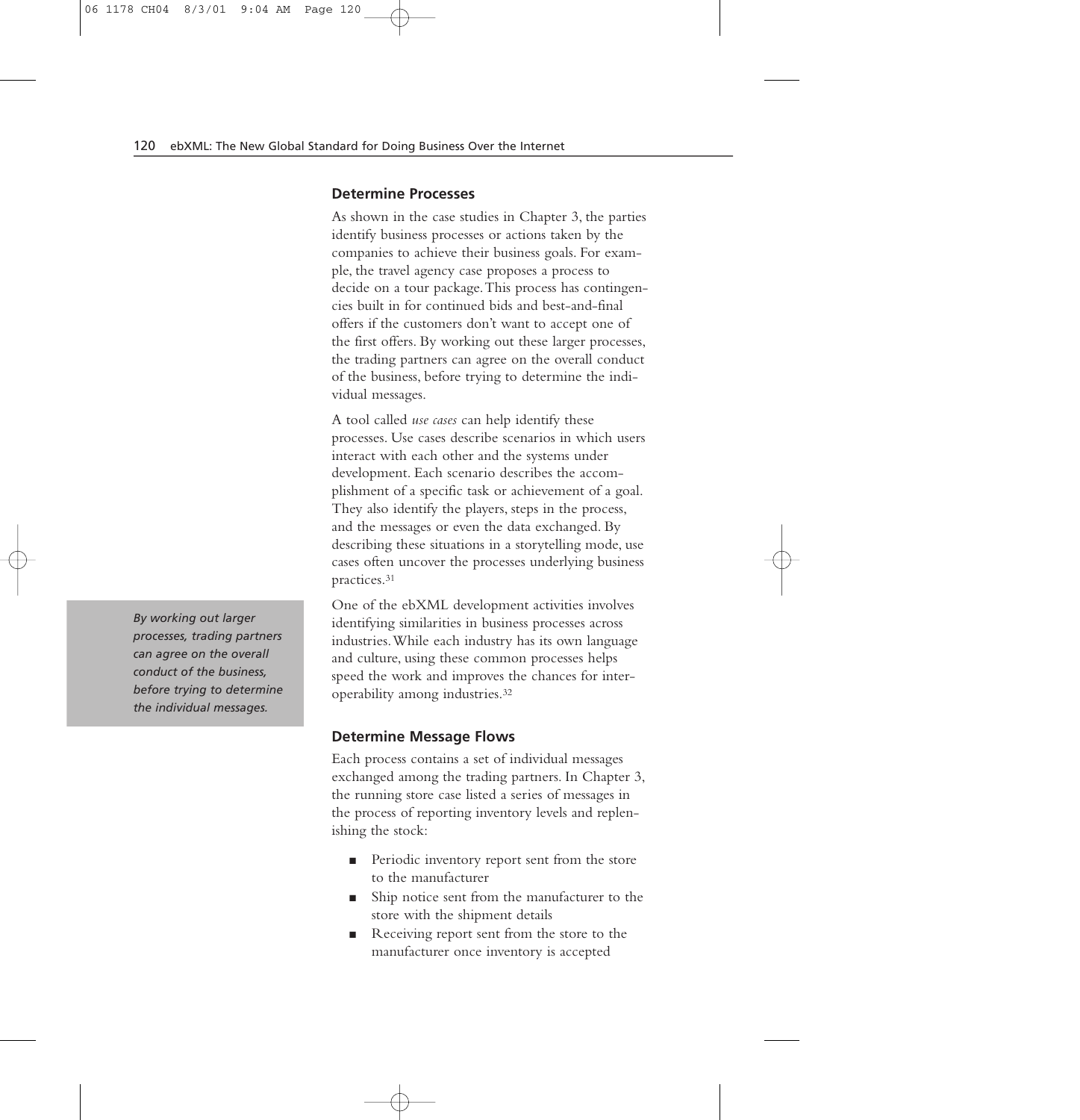Industries defining their processes can identify the individual messages contained in those processes, as well as how and when the companies send and receive the messages.These messages may resemble EDI transaction sets (see Chapter 5,"The Road Toward ebXML," for a discussion of EDI), as in the running store case, or look nothing like EDI transactions, as in the travel agency case.

#### **Identify Data in the Messages**

Once industries identify the messages, they next need to identify the sets of business data that go into those messages. Industry organizations that have previously developed EDI transactions can use this work as the basis for identifying data for XML messages. Newer business processes must rely on information analysis between companies to determine the content required, often replacing older, paper-based documents. But the objective is to improve the way companies do business—not necessarily to follow the current EDI transactions or old paper-process documents. Industries sometimes use this exercise to test traditional assumptions and practices, which can cut out captured or exchanged data that's no longer needed. On the other hand, this process can generate *more* pieces of data needed by trading partners to meet their business requirements.

When applying this process to XML, industry groups develop XML vocabularies that put these groups of data into definable messages, also identifying the structure of the data in the messages.To aid understanding and reuse, the XML structure should link related and most-used pieces of information together as logical blocks.The messages thus embody the rules and practices of doing business in a particular industry, defined in terms of XML. In this way, industries can design common groups of data with common structures as industry-wide rules for processing XML messages.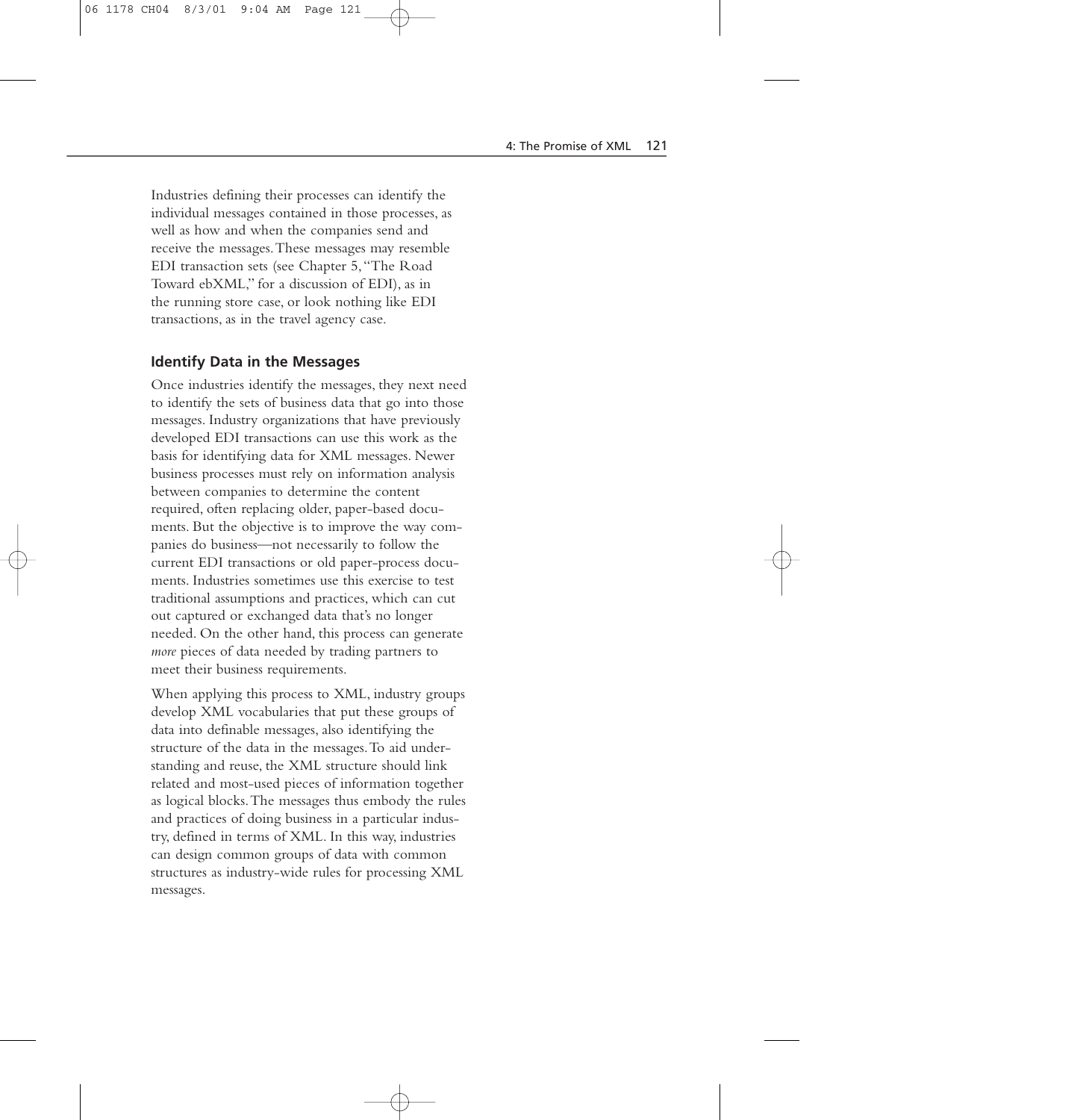XML vocabularies can represent more than vertical industries.Vocabularies can also define business functions found in multiple industries, or entire frameworks that provide interoperability across industries and functions. One of these frameworks is ebXML itself, which provides the underpinning for global business, not just an industry sector.33

#### **Business Schema DTDs**

As discussed earlier, DTDs, as specified for XML, contain the rules for both constructing and structurally validating XML messages.We'll now describe schemas in more detail to give you an understanding of how this key piece of the XML technology is used to enable consistent electronic business.

DTDs assemble information into *elements* with connected attributes. Elements are the basic building blocks of XML messages, and therefore the basic components of DTDs. Elements can contain other elements expressed in a hierarchy (*compound elements*), or they can stand alone as simple containers for character data. Compound elements for parent/child blocks can be referenced together.When the modeling process identifies the data in proposed XML messages, most of these data items will become elements, identified as such in DTDs. In XML messages themselves, elements are marked up as tags within the now familiar angle brackets (*<>*). Element definitions can indicate the frequency with which the elements occur—once or more than once—and whether they're required or optional.34

Then *attributes* provide additional description or qualification for elements. Using the language metaphor often applied to XML, one can think of elements as nouns and attributes as adjectives.The XML document example presented earlier and the following DTD fragment identify the *PostalCode* as an element, with the *codetype* and its use as an attribute of that element:

*<PostalCode codetype='ZIP'>96045 </PostalCode>*

*XML vocabularies can define business functions found in multiple industries, or entire frameworks that provide interoperability across industries and functions.*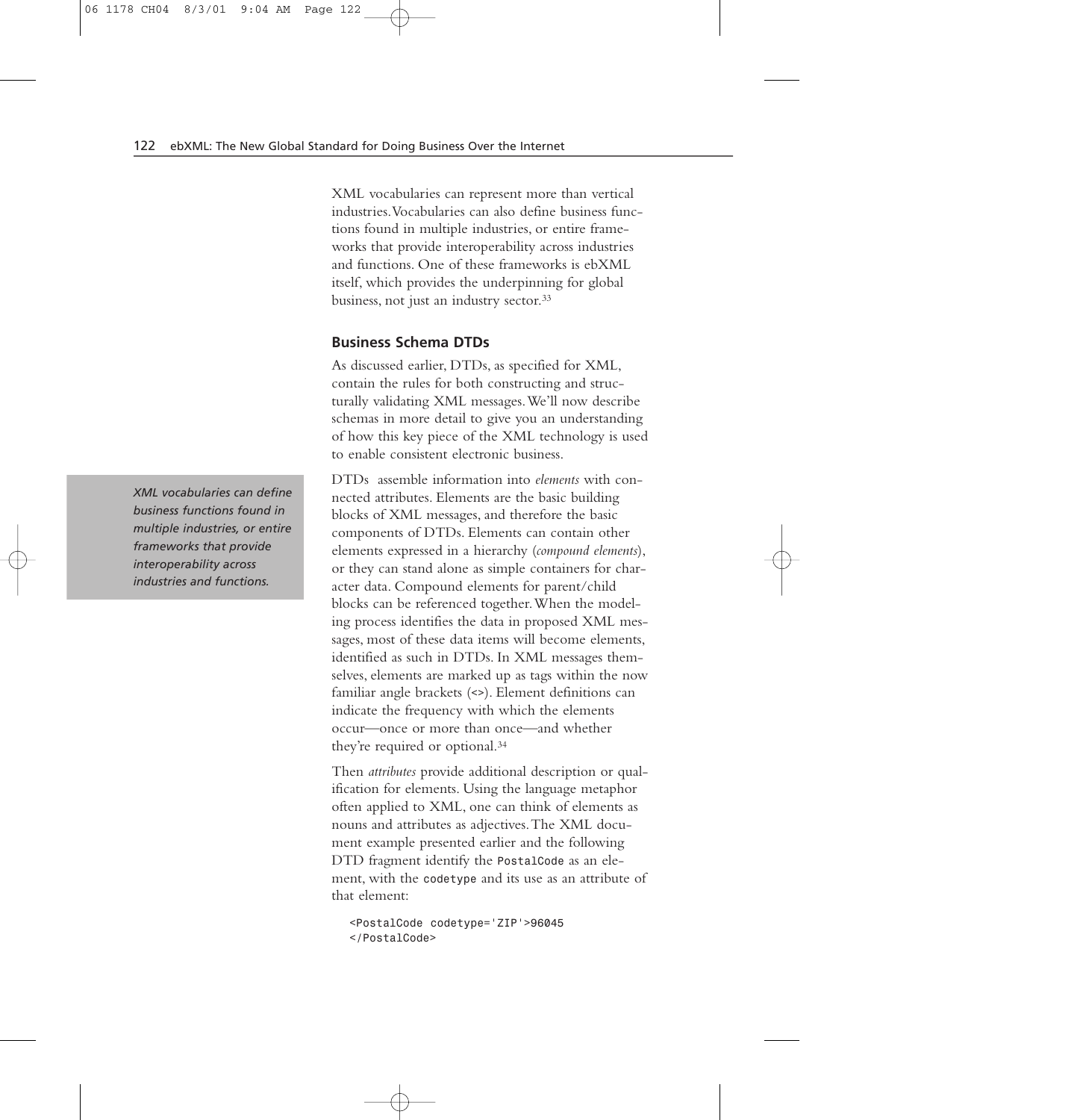```
<!— DTD definition for element and 
attribute —>
<!ELEMENT PostalCode (#PCDATA) >
<!ATTLIST PostalCode
                  codetype CDATA #IMPLIED >
```
With the schema DTD syntax, the attributes also provide a limited form of data typing, which means that they describe the kind of data allowed for that element.Attributes can contain *strings* (character data), enumerated lists, or references to other components in the document called *tokens*.

Enumerated lists restrict the attribute to only permitted character strings. For example, an attribute to identify smoking preferences for hotel reservations would have the following as its enumerated listing: *SMOKING or NONSMOKING*.Attributes can likewise indicate a default response, used routinely unless the customer requests otherwise. Returning to the hotel example, the *NONSMOKING* response could serve as the default, unless the customer specifically requests *SMOKING*.35 While schema DTD datatyping is deliberately simplistic but thereby more easily understood, the new W3C extended schema datatyping is extensive and sophisticated.36

## **The Entity Referencing System**

Entities are rather misnamed.They're really aliases or substitution strings, intended to identify the reusable objects in a schema DTD, providing handy shortcuts and helping to ensure consistency in the rules expressed by the DTD.These reusable objects can consist of text strings, such as legal boilerplate, or more complex data element and attribute combinations, defined in advance and recalled when needed. Entities can be internal to the DTD or stored as fragments externally.37

Entities also help when placing a character inside a character data or CDATA section of an XML document that would cause confusion with the processing of the XML, such as *&*, *<*, *>*, and *"*.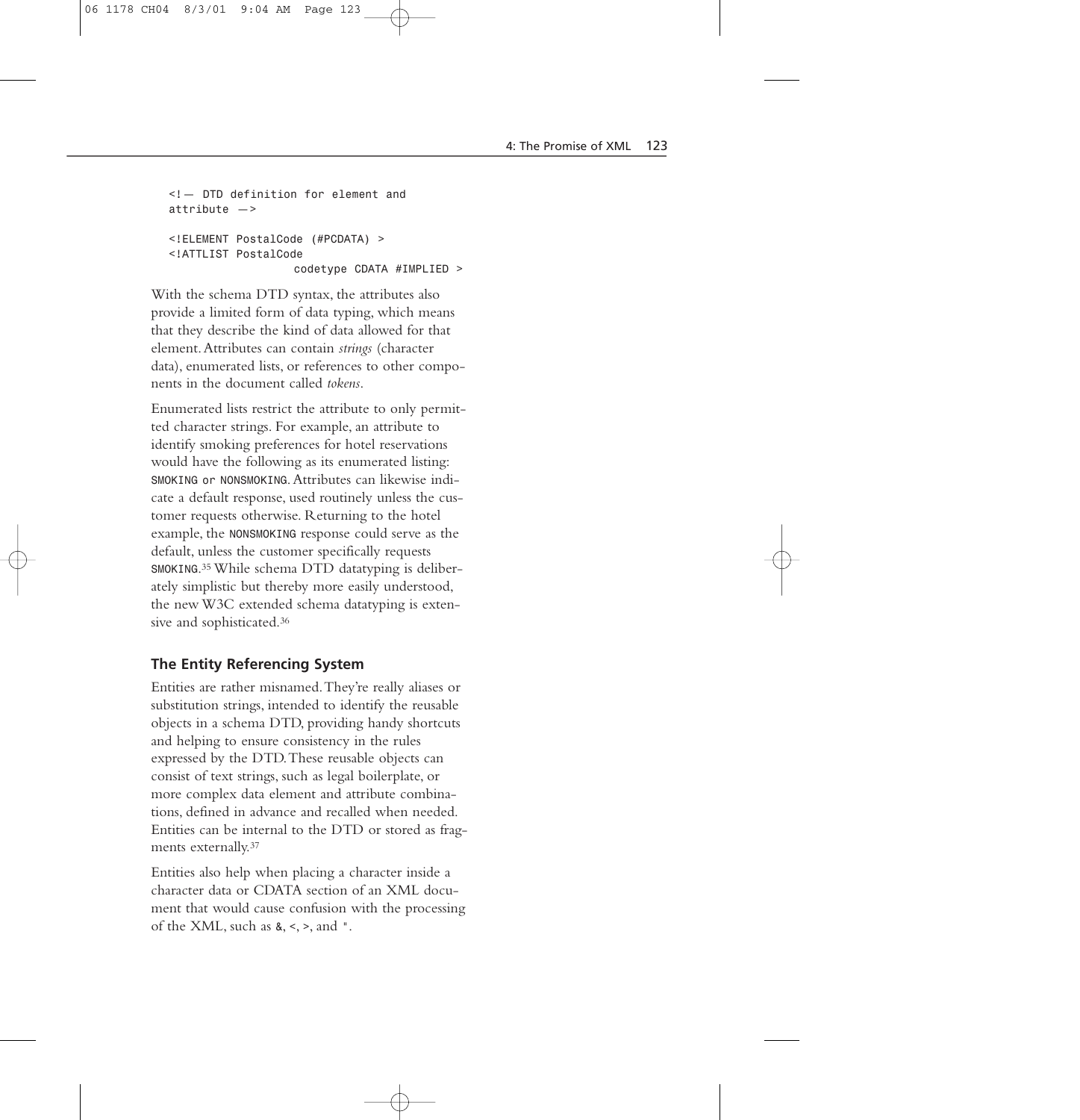Consider the telephone number in the following example.The boldfaced element **<Telephone>** is a substitution string declared as an entity in the schema DTD *telephone-usa.xml*, and then included as needed in XML documents based on that DTD.The OpenTravel Alliance uses this technique in its customer profile, which specifies several telephone numbers (customer, emergency contact, travel agency, and so on).The use of this technique simplifies the schema DTD and guarantees that all telephone numbers in the valid messages are defined consistently.38

```
<?xml version="1.0"?>
<!DOCTYPE Cust.Telephone SYSTEM
'http://xml.org/telephone-usa.xml' []>
<Cust.Telephone PhoneTech="Voice"
PhoneUse="Home">
   < Telephone CountryAccessCode="1">
      < Phone.AreaCityCode>703
      </Phone.AreaCityCode>
      < Phone.Number>555-9999
      </Phone.Number>
   </ Telephone>
</ Cust.Telephone>
```
# **Example of Building a Data Model and XML Equivalent**

Using a traveler's customer profile, we can show an example of a DTD and how it helps build and validate an XML message.

Table 4.1 shows the pieces of information in a scaled-down traveler profile database, showing three levels in the data hierarchy, as well as the content of each level—element, text, or attribute—as well as single/multiple occurrences, requirement indicator, and allowable options.

The control information identifies the creator of the profile (a travel agency, for the purpose of this exercise), whether it's a new record or an update, whether the customer has given permission to share the data in the profile, and a date/time stamp that most systems can generate routinely.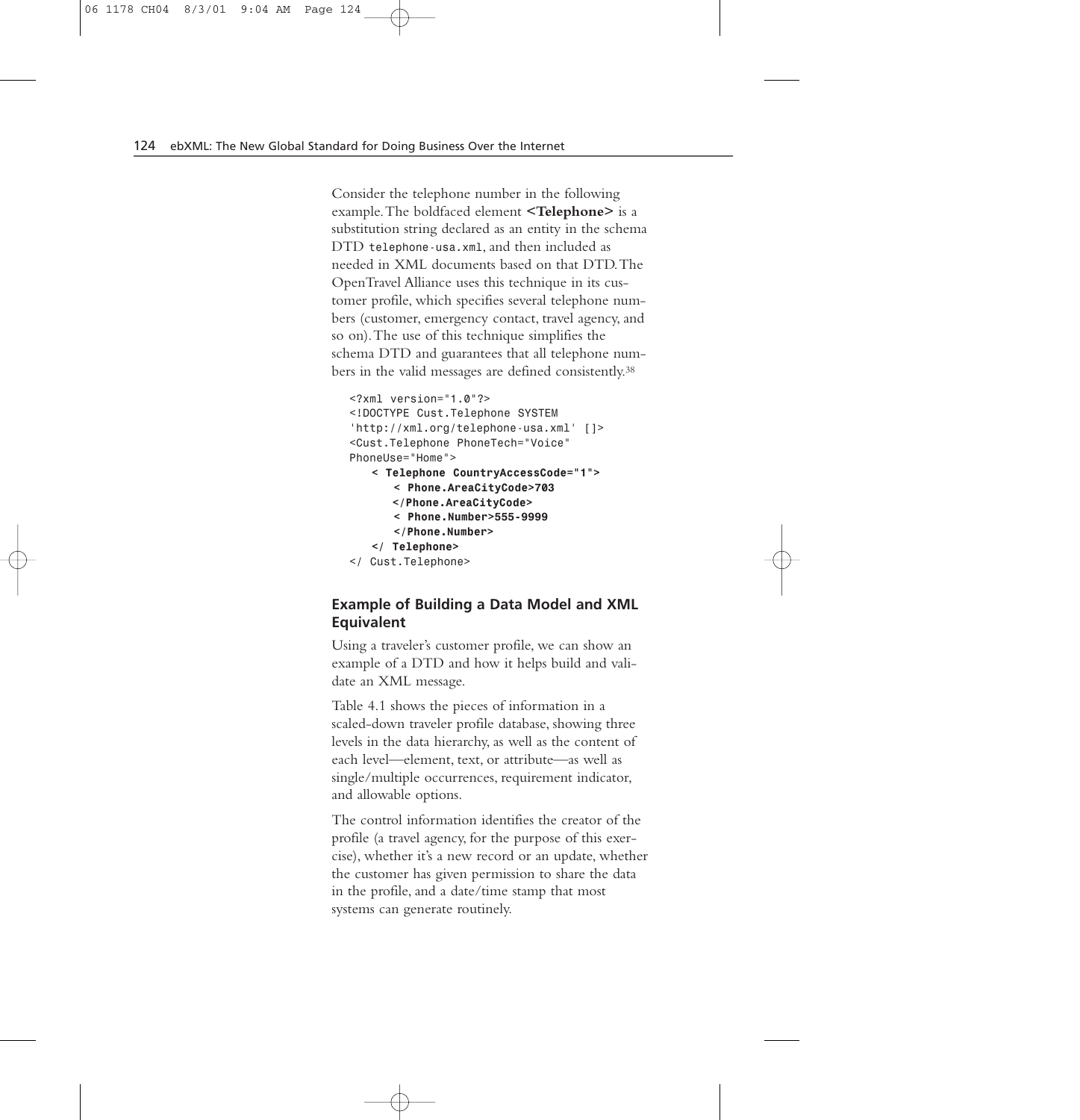| Data level 1       | Data level 2   | Data level 3   | Content   | <b>Occurs</b> | <b>Required?</b> | <b>Options</b> |
|--------------------|----------------|----------------|-----------|---------------|------------------|----------------|
| Control info       |                |                | Element   | Single        | Yes              |                |
|                    | Share          |                | Attribute |               |                  | Yes            |
|                    | permission?    |                |           |               |                  |                |
|                    |                |                |           |               |                  | No             |
|                    | Agency         |                | Element   | Single        | Yes              |                |
|                    |                | Agency name    | Text      | Single        | Yes              |                |
|                    |                | Agency ID      | Text      | Single        |                  |                |
|                    | New/Update     |                | Text      | Single        | Yes              | New            |
|                    |                |                |           |               |                  | Update         |
|                    | Date-time      |                | Text      | Single        | Yes              |                |
| <b>Traveler ID</b> |                |                | Element   | Multiple      | Yes              |                |
|                    | Traveler name  |                | Element   | Single        | Yes              |                |
|                    |                | Title          | Text      | Multiple      |                  |                |
|                    |                | Family name    | Text      | Single        | Yes              |                |
|                    |                | Given names    | Text      | Multiple      |                  |                |
|                    | <b>Address</b> |                | Element   | Multiple      | Yes              |                |
|                    |                | Address type   | Attribute |               |                  | Mailing        |
|                    |                |                |           |               |                  | Delivery       |
|                    |                | Number/street  | Text      | Single        | Yes              |                |
|                    |                | Room/floor     | Text      | Multiple      |                  |                |
|                    |                | City name      | Text      | Single        | Yes              |                |
|                    |                | Postal code    | Text      | Single        | Yes              |                |
|                    |                | State/Province | Text      | Multiple      |                  |                |
|                    |                | Country        | Text      | Single        |                  |                |
|                    | Telephone      |                | Element   | Multiple      | Yes              |                |
|                    |                | Telephone use  | Attribute |               |                  | Work           |
|                    |                |                |           |               |                  | Home           |
|                    |                | Country access | Text      | Single        |                  |                |
|                    |                | Area/city code | Text      | Single        | Yes              |                |
|                    |                | Tel. number    | Text      | Single        | Yes              |                |
|                    | Email          |                | Element   | Multiple      |                  |                |
|                    |                | Email type     | Attribute |               |                  | Work           |
|                    |                |                |           |               |                  | Personal       |
|                    |                | Email address  | Text      | Single        |                  |                |
| Form of payment    |                | Element        | Multiple  | Yes           |                  |                |
|                    | Payment type   |                | Attribute |               |                  | Credit card    |
|                    |                |                |           |               |                  | Debit card     |
|                    | Payment detail |                | Element   | Multiple      | Yes              |                |
|                    |                | Card number    | Text      | Single        | Yes              |                |
|                    |                | Exp. date      | Text      | Single        | Yes              |                |
|                    |                | Name on card   | Text      | Single        | Yes              |                |

**Table 4.1:** Traveler Profile Database Structure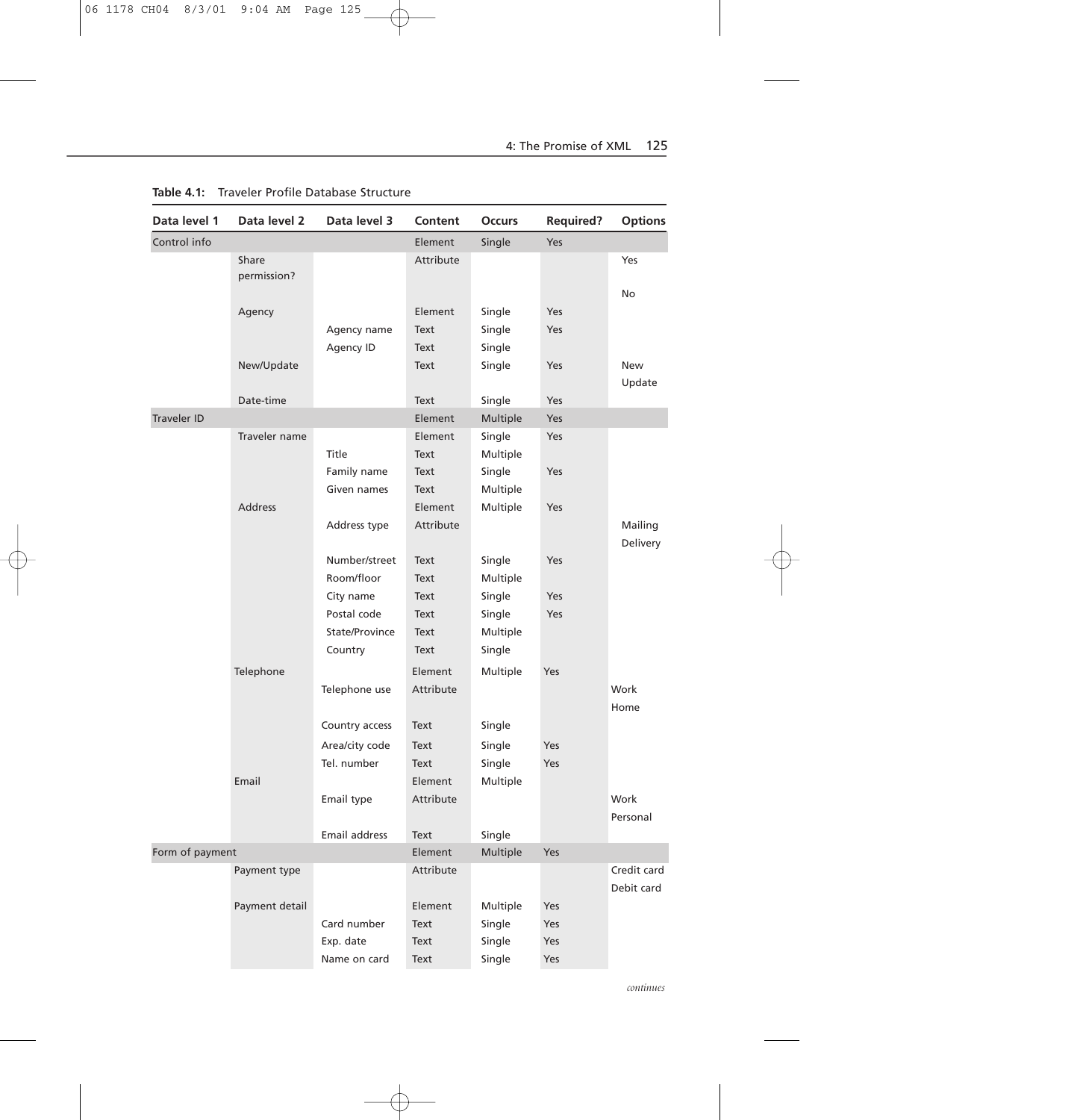| Data level 1       | Data level 2        | Data level 3          | Content   | <b>Occurs</b> | <b>Required?</b> | <b>Options</b>   |
|--------------------|---------------------|-----------------------|-----------|---------------|------------------|------------------|
| Travel preferences |                     | Element               | Multiple  |               |                  |                  |
|                    | General             |                       | Element   | Multiple      |                  |                  |
|                    |                     | Smoking section       | Text      | Single        |                  | Smoking          |
|                    |                     |                       |           |               |                  | Non-             |
|                    |                     |                       |           |               |                  | smoking          |
|                    |                     | Meal preferences Text |           | Multiple      |                  |                  |
|                    |                     | Special needs         |           | Multiple      |                  |                  |
|                    | Loyalty<br>programs |                       | Element   | Multiple      |                  |                  |
|                    |                     |                       |           |               |                  |                  |
|                    |                     | Program type          | Attribute |               |                  | General          |
|                    |                     |                       |           |               |                  | Airline          |
|                    |                     |                       |           |               |                  | Hotel            |
|                    |                     |                       |           |               |                  | Rental car       |
|                    |                     | Program name          | Text      | Single        |                  |                  |
|                    |                     | Program ID            | Text      | Single        |                  |                  |
|                    | Airline             |                       | Element   | Multiple      |                  |                  |
|                    |                     | Departure             | Text      |               |                  |                  |
|                    |                     | airport               |           |               |                  |                  |
|                    |                     | Seat selection        | Text      |               |                  | Aisle            |
|                    |                     |                       |           |               |                  | Center           |
|                    |                     |                       |           |               |                  | Window           |
|                    | Hotel               |                       | Element   | Multiple      |                  |                  |
|                    |                     | City section          | Text      |               |                  | Downtown         |
|                    |                     |                       |           |               |                  | <b>Suburbs</b>   |
|                    |                     |                       |           |               |                  | Airport          |
|                    |                     | Room type             | Text      |               |                  | Single<br>Double |
|                    |                     |                       |           |               |                  |                  |
|                    | Car rental          |                       | Element   | Multiple      |                  |                  |
|                    |                     | Car type              | Text      |               |                  | Compact          |
|                    |                     |                       |           |               |                  | Midsize          |
|                    |                     |                       |           |               |                  | Full             |
|                    |                     |                       |           |               |                  | <b>SUV</b>       |
|                    |                     |                       |           |               |                  | Truck            |
|                    |                     | Child seat            | Text      | Single        |                  | Yes              |
|                    |                     |                       |           |               |                  | No               |

#### **Table 4.1:** Continued

The DTD for this database structure (*Traveler.dtd*) is found on this book's web site (*www.ebxmlbooks. com*). Please note that this DTD example is meant only to illustrate how a DTD works, and should not be used for normal business messages.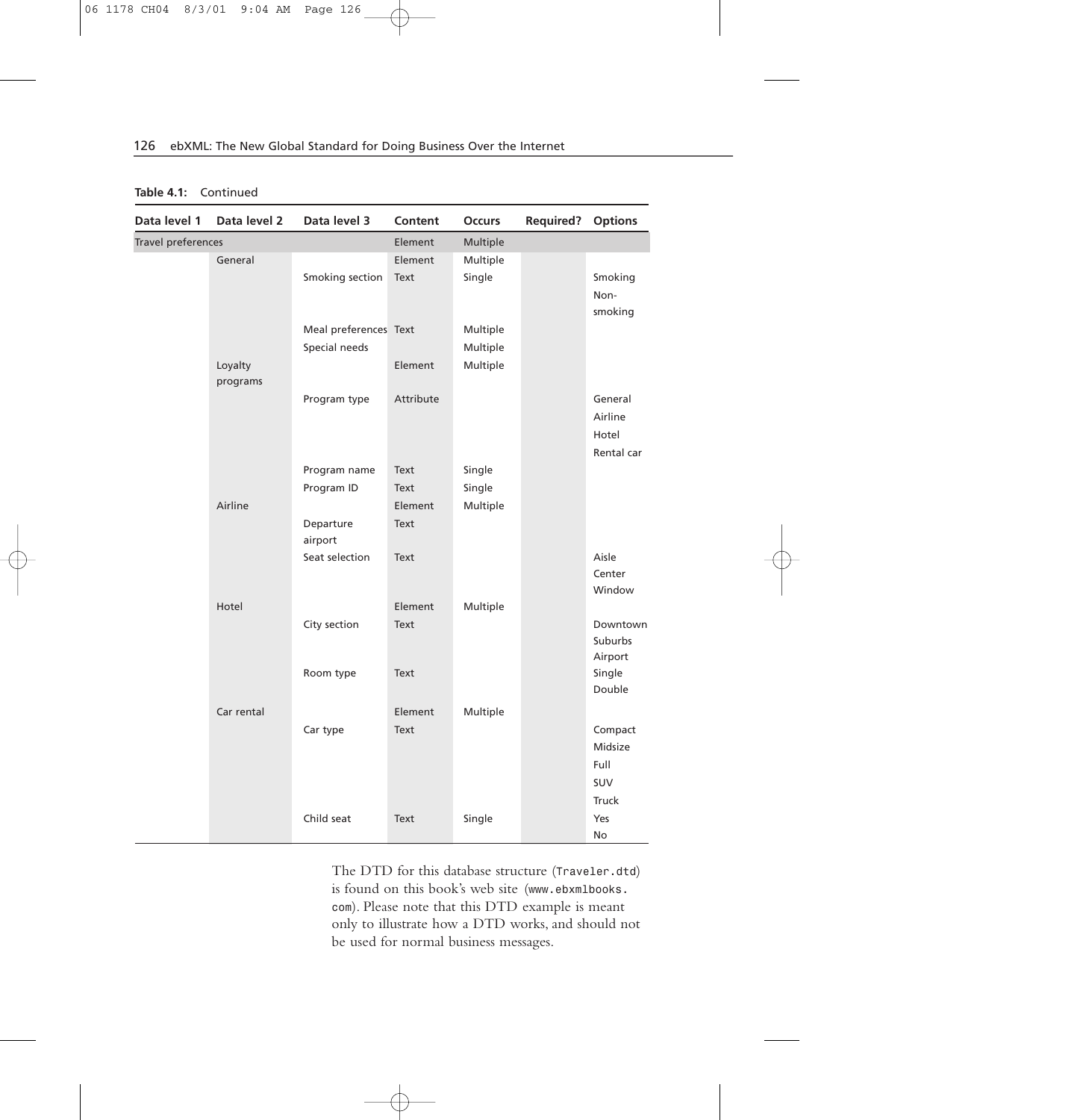From this database structure, a travel agency wants to create a traveler profile record for a traveler, with the following specific data and preferences:

### **Administrative control data**

- Agency name: GoGo Travel
- Agency ID code: ZZY98234
- Purpose of record: new
- Date/time: 21 June 2001, 3:55 pm
- Permission to share data in profile? No

## **Traveler identification**

- Traveler's name: Ms. Phoebe P. Peabody-Beebe
- Address (delivery): 312 Sycamore St., Buffalo, NY 14204
- Telephone (work): 716-555-9999
- Email: Phoebe@PeabodyBeebe.com

# **Payment data**

- Type of payment: Credit card
- Card number: 0000111122223333
- Expiration date: 12/2002
- Name on card: Phoebe P Peabody-Beebe

# **Preferences**

- Nonsmoking
- Meal type:Vegetarian
- Loyalty program—airlines: US Airways, no. 24680
- Loyalty program—car rental: National Car Rental, no. 54321
- Loyalty program—general: AmEx Membership Miles, no. 09876
- Departure airport (IATA code): BUF
- Airline seat preference: Aisle
- Hotel, city section preference: downtown
- Hotel room preference: single
- Car type preference: Compact

Listing 4.4 gives a validated XML document for these entries based on the rules presented in *Traveler.dtd*.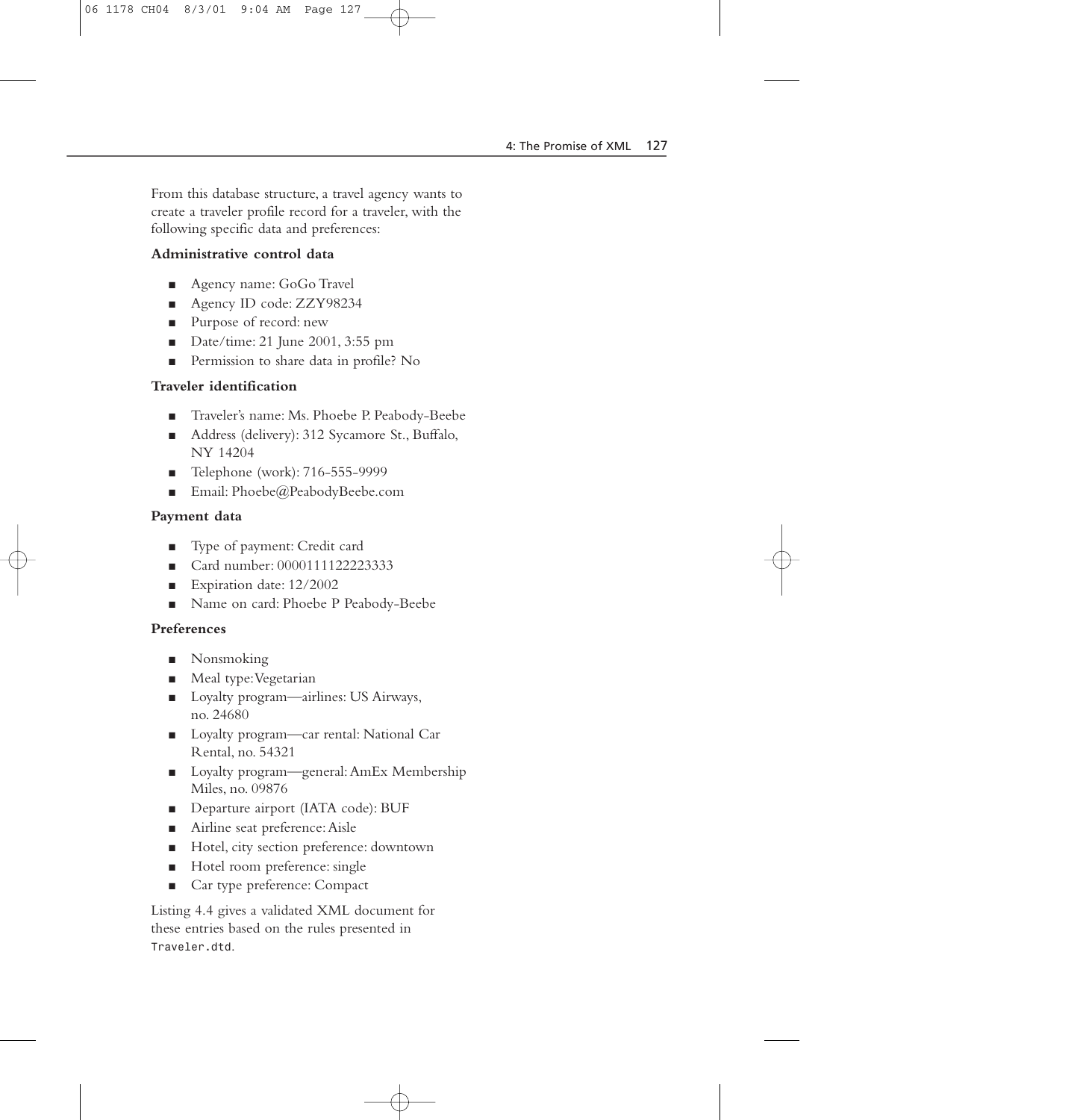```
Listing 4.4 Sample XML Document Based on
          Traveler.dtd
<Traveler>
  <Control>
         <Agency>
                <AgencyName>Go-Go Travel
                </AgencyName>
                <AgencyID>ZZY98234</AgencyID>
        </Agency>
         <Purpose>New</Purpose>
         <DateTime>20010621t15:55:00</DateTime>
  </Control>
  <TravelerID Share="No">
         <TravelerName>
                <Title>Ms</Title>
                <Family>Peabody-Beebe</Family>
                <Given>Phoebe</Given>
                <Given>P.</Given>
         </TravelerName>
         <Address AddressType="Deliver">
                <NumberStreet>312 Sycamore St
                </NumberStreet>
                <City>Buffalo</City>
                <PostalCode>14204</PostalCode>
                <StateProv>NY</StateProv>
         </Address>
         <Telephone PhoneUse="Work">
                <AreaCity>716</AreaCity>
                <PhoneNumber>555-9999
                </PhoneNumber>
         </Telephone>
         <Email>
                <EmailAddress>
                Phoebe@PeabodyBeebe.Com
                </EmailAddress>
         </Email>
  </TravelerID>
  <Payment>
         <PayDetail>
            <CardNumber>
             0000111122223333
            </CardNumber>
            <ExpDate>12/2002</ExpDate>
            <NameOnCard>
             Phoebe P Peabody Beebe
            </NameOnCard>
         </PayDetail>
  </Payment>
```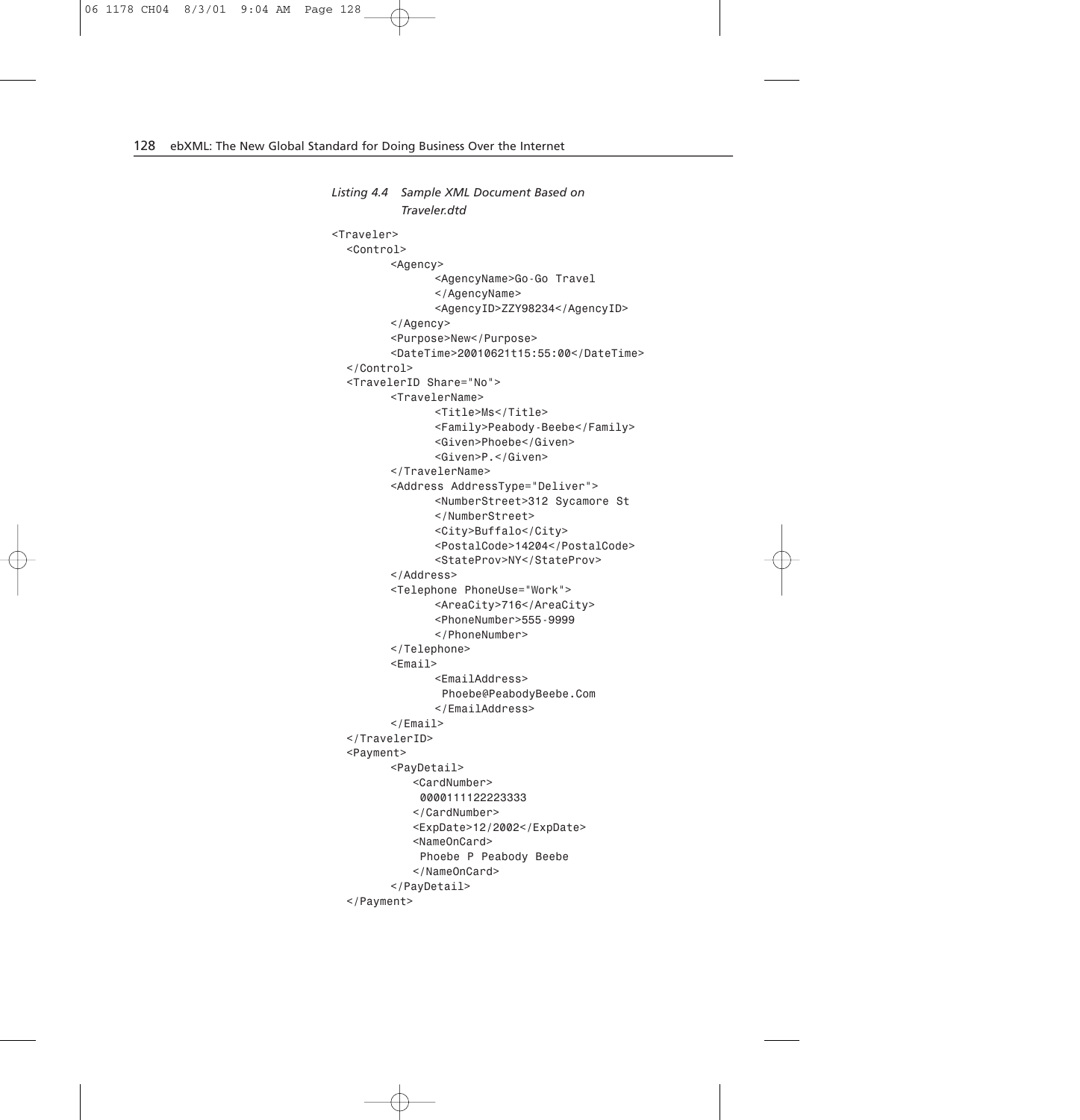```
<Preferences>
         <General>
                <Smoking>Non-smoking</Smoking>
                <MealPref>Vegetarian</MealPref>
         </General>
         <Loyalty LoyalType="Airline">
                <LoyalName>US Airways
                </LoyalName>
                <LoyalID>24680</LoyalID>
         </Loyalty>
         <Loyalty LoyalType="Car Rental">
                <LoyalName>National Car 
                 Rental</LoyalName>
                <LoyalID>54321</LoyalID>
         </Loyalty>
         <Loyalty LoyalType="General">
                <LoyalName>Amex Member
                 Miles</LoyalName>
                <LoyalID>09876</LoyalID>
         </Loyalty>
         <Airline>
                <DepartAirport>BUF
                </DepartAirport>
                <SeatSelect>Aisle</SeatSelect>
         </Airline>
         <Hotel>
                <CitySection>Downtown
                </CitySection>
                <RoomType>Single</RoomType>
         </Hotel>
         <CarRent>
                <CarType>Compact</CarType>
         </CarRent>
  </Preferences>
</Traveler>
```
This message referencing the *Traveler.dtd* contains all of the required data, uses tags that match the element names in the DTD, presents the elements and tags in the order prescribed by the DTD, and therefore conforms as a valid structure to that DTD. Notice that the example doesn't have any data for child seat preferences listed under the XML car rentals section, but does have three different loyalty programs listed.The rules expressed in the DTD allow for such variations. However, if a message left out the traveler's name, a validating parser would return an error message accordingly.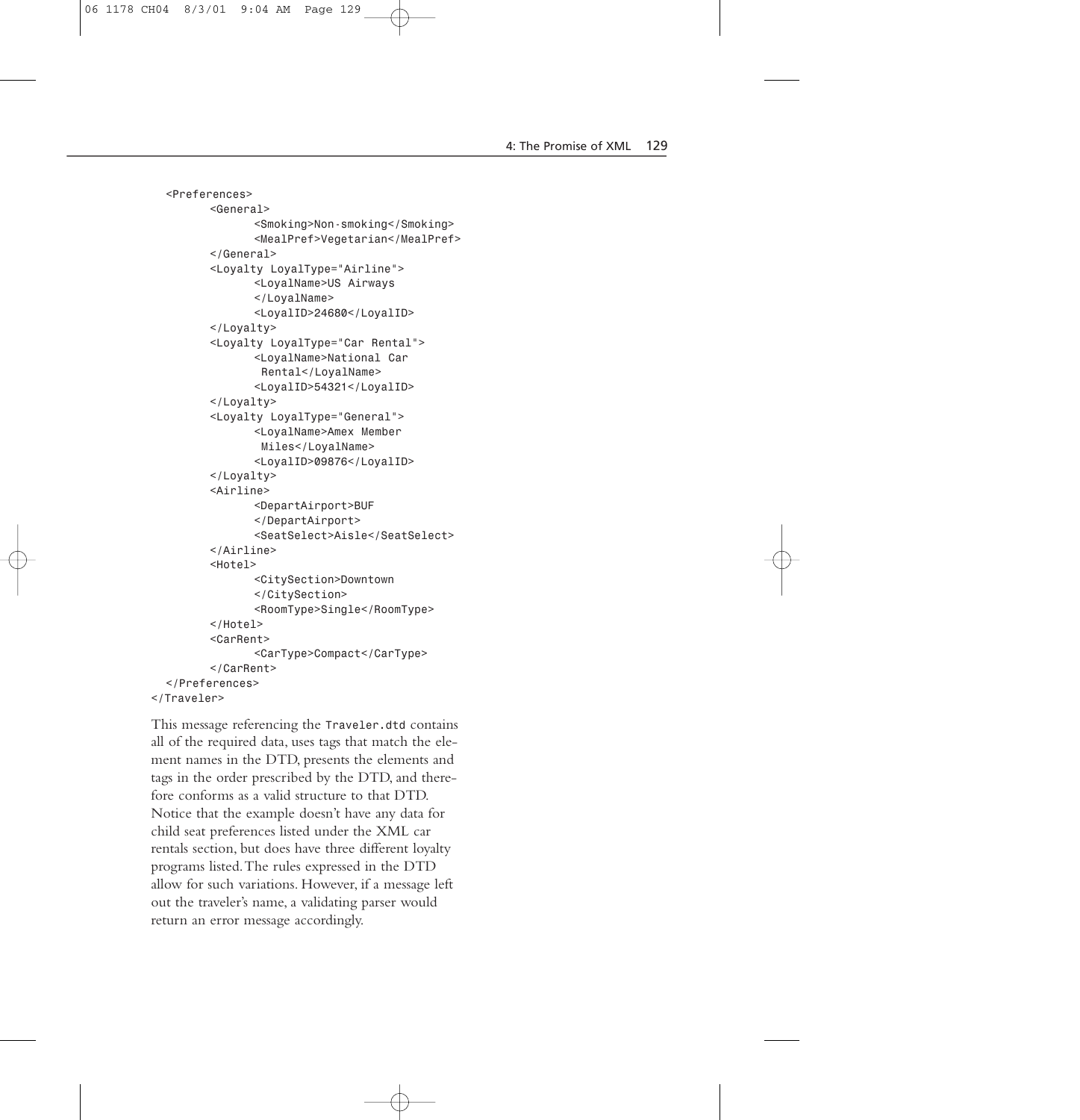#### **XML Schema**

The generic name for DTDs is *schemas*, a term borrowed from the database world. DTDs represent data only in a hierarchy, which works fine for documentation; remember that the W3C borrowed DTDs from SGML, designed for electronic documentation and the predecessor to XML.

However, many business databases use other kinds of structures—such as relational databases or objectoriented classes and properties—some of which don't always lend themselves to a hierarchical model. In some cases, particularly when working with a simple data structure, data architects have been able to adapt object-oriented structures or relational data models to the kind of hierarchies represented in DTDs. But business doesn't always deal a simple hand, and technologists need more robust and flexible tools than the DTD to be prepared for these more complex conditions.

The W3C has developed *XML Schema*, a major enhancement to XML that offers extended tools for representing information structures and objects, as well as providing extended datatypes beyond those in DTDs. In May 2001, XML Schema reached full recommendation status.39

XML Schema provides more power for defining the structure, content, and semantics of XML documents. The W3C specifications document has three parts:

- Methods for describing the structure of data
- Definition of datatypes
- A primer, explaining its features<sup>40</sup>

The first part of the specification deals with structures, documenting the meaning, use, and relationships of the components of an XML document, such as elements, attributes, and entities. It provides the rules for validating XML documents, based on the rules described in the schemas. It also allows for referencing partial or multiple schemas, thus providing a great deal more flexibility and power than DTDs.<sup>41</sup>

*Software and systems supporting XML Schema will need to resist the temptation to cover all of the bells and whistles, since they build in more complexity and cost than is needed.*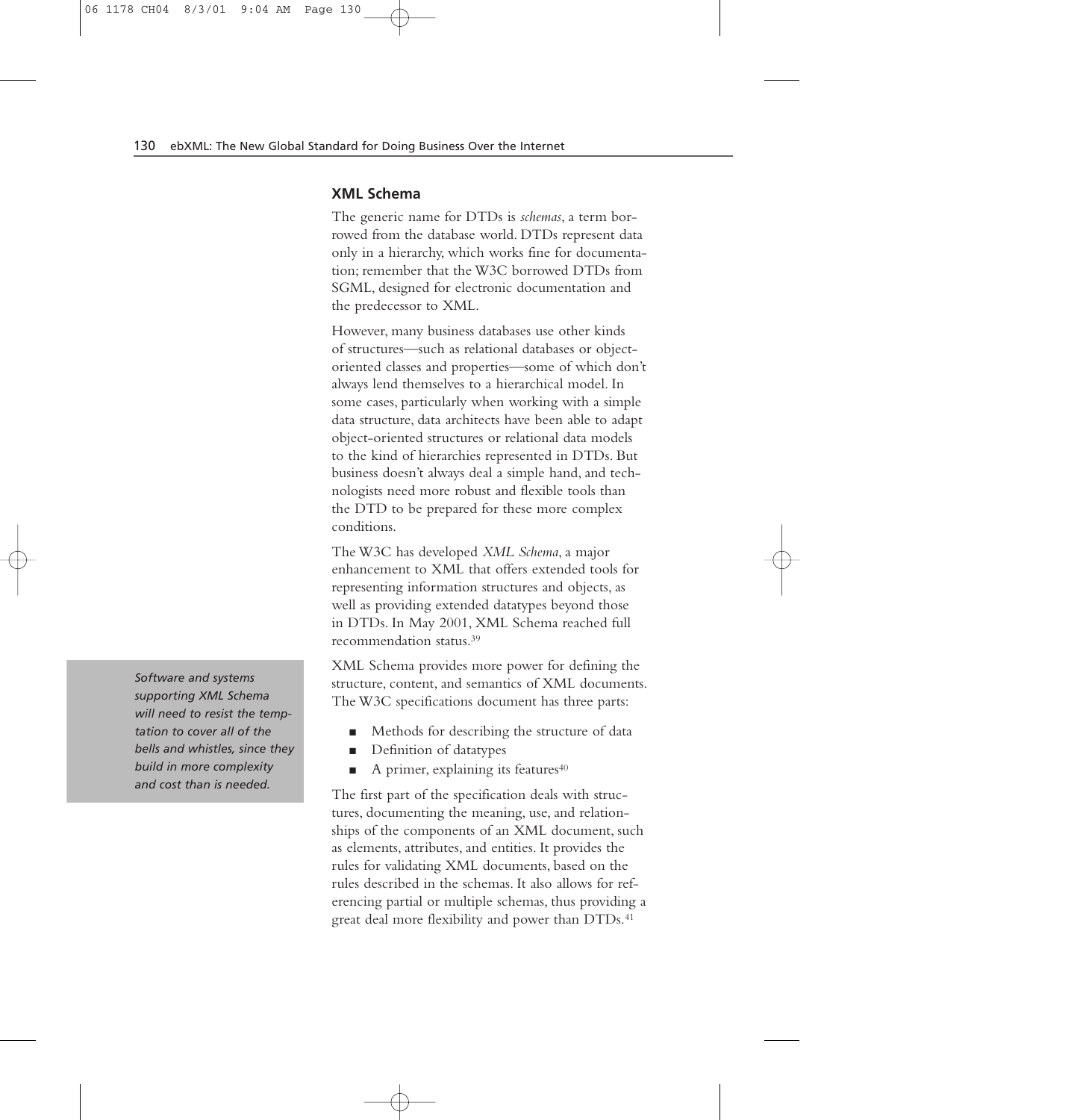The second part of XML Schema covers datatypes and addresses the need for defining more kinds of data in the rules used to validate XML documents. This part of the specification identifies a group of basic (or *primitive*) datatypes such as strings, integers, dates, and sequences.The specification describes features of a datatype system, including acceptable ranges of values and valid representations of the data (such as whole numbers or scientific notation).

The specification identifies datatypes derived from those built into the basic XML recommendations, such as character data (CDATA), tokens, and entities. And it defines various components of datatypes to allow for the development of unanticipated datatypes.42

This greater flexibility comes with a price, however. While it's tempting to use many of these new features, many business applications require just a few of them at any time. For example, being able to validate dates and times will be a significant addition to XML's ability to support business. Few businesses, however, will need the ability to create entirely new datatypes. Software and systems supporting XML Schema will need to resist the temptation to cover all of the bells and whistles, since they build in more complexity and cost than is needed.43

As an alternative, work on *RELAX NG* is being developed by an OASIS Technical Committee and eventually for submission to ISO. RELAX NG is designed as a simpler and more accessible approach to providing schema functionality for XML documents.44

#### **Other Details**

XML Schema incorporates one of the first enhancements to the XML specification, called *XML Namespaces*.With XML Namespaces, schemas can address multiple XML vocabularies in a single document. Namespaces provide for uniqueness in element names by combining the namespace prefix (mapped to a uniform resource identifier, like a web address), and the local part or element or attribute name.<sup>45</sup>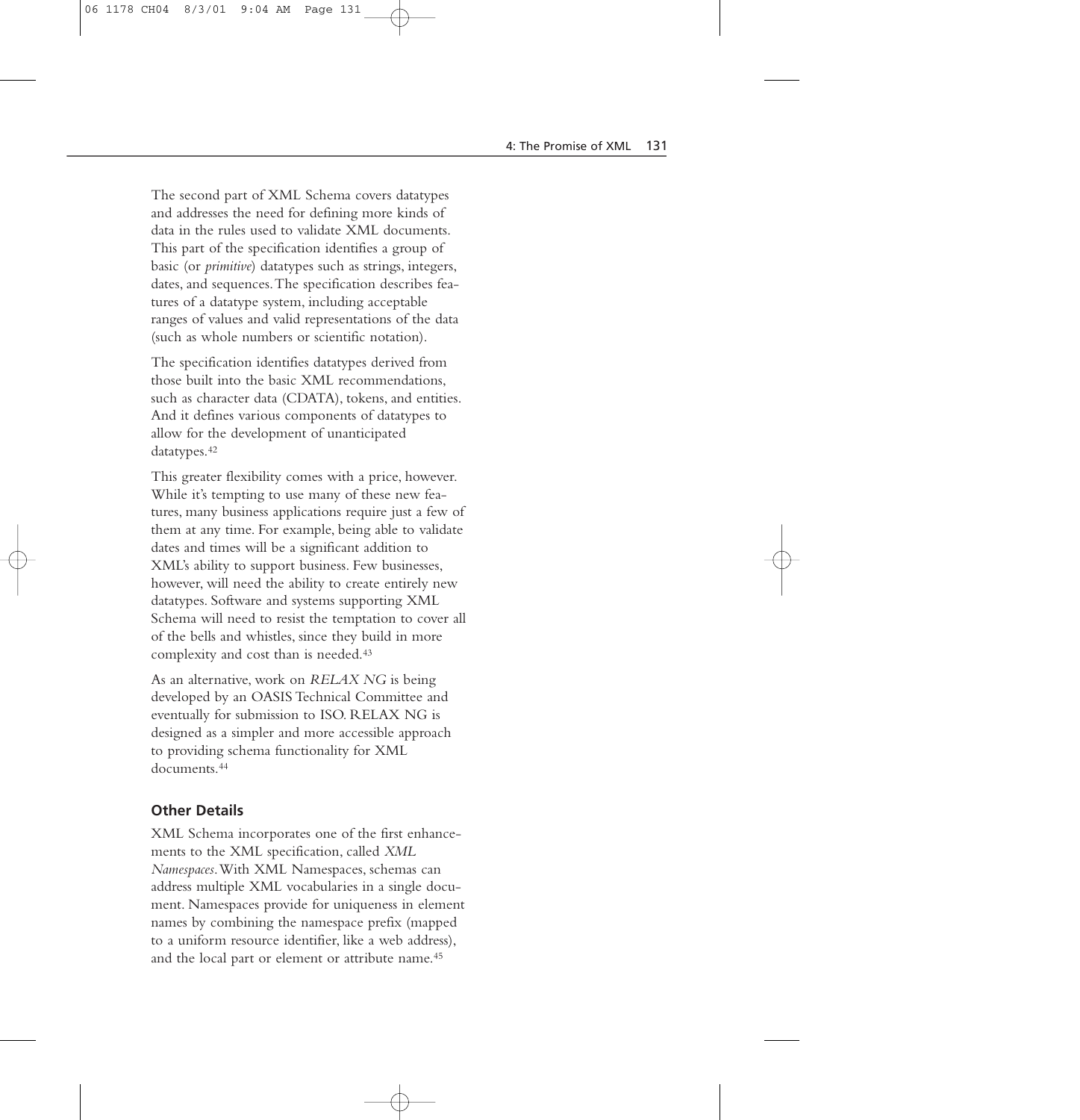Put simply, XML Namespaces allow different companies or industries to avoid name clashes where they both use the same word with different meanings or contexts, but with the same tag name.An example is the word *stock*, which has at least six possible meanings.An obvious example is using formats such as *billing:address* and *supplier:address* to clarify that *address* is being used in two different contexts.

# **Is XML Ready for Business?**

While the XML family of technologies goes a long way to build up the features needed for exchanging business messages, XML markup technology by itself can't do all that's needed.The major inhibitor to the use of XML for business is its inability to provide for interoperability among the various vocabularies written for exchanging business messages.The number of these vocabularies is expanding rapidly; a survey in 2000 showed these vocabularies doubling between February and August 2000.<sup>46</sup> Unless a way is found to allow businesses using these vocabularies to understand messages from other vocabularies, the promise of XML as a data exchange technology will go unfulfilled.

To achieve this interoperability, companies using XML need to have a common set of methods with translation among the different industry syntaxes.Also needed is a way of relating the XML messages to overall business processes that give context to the messages and the data contained within them. XML by itself also has no inherent provisions for security and privacy, although the W3C has undertaken important initiatives in these areas, notably with digital signatures and privacy preferences using extensions to the base XML specifications.

At the same time, no solution can just pile on all of these requirements without keeping an eye on the impact it will have on achieving the desired objectives—keeping within the scale and price range of the millions of smaller businesses that so far are left out of the data-exchange experience.This is the challenge laid at the feet of ebXML.

*The major inhibitor to the use of XML for business is its inability to provide for interoperability among the various vocabularies written for exchanging business messages.*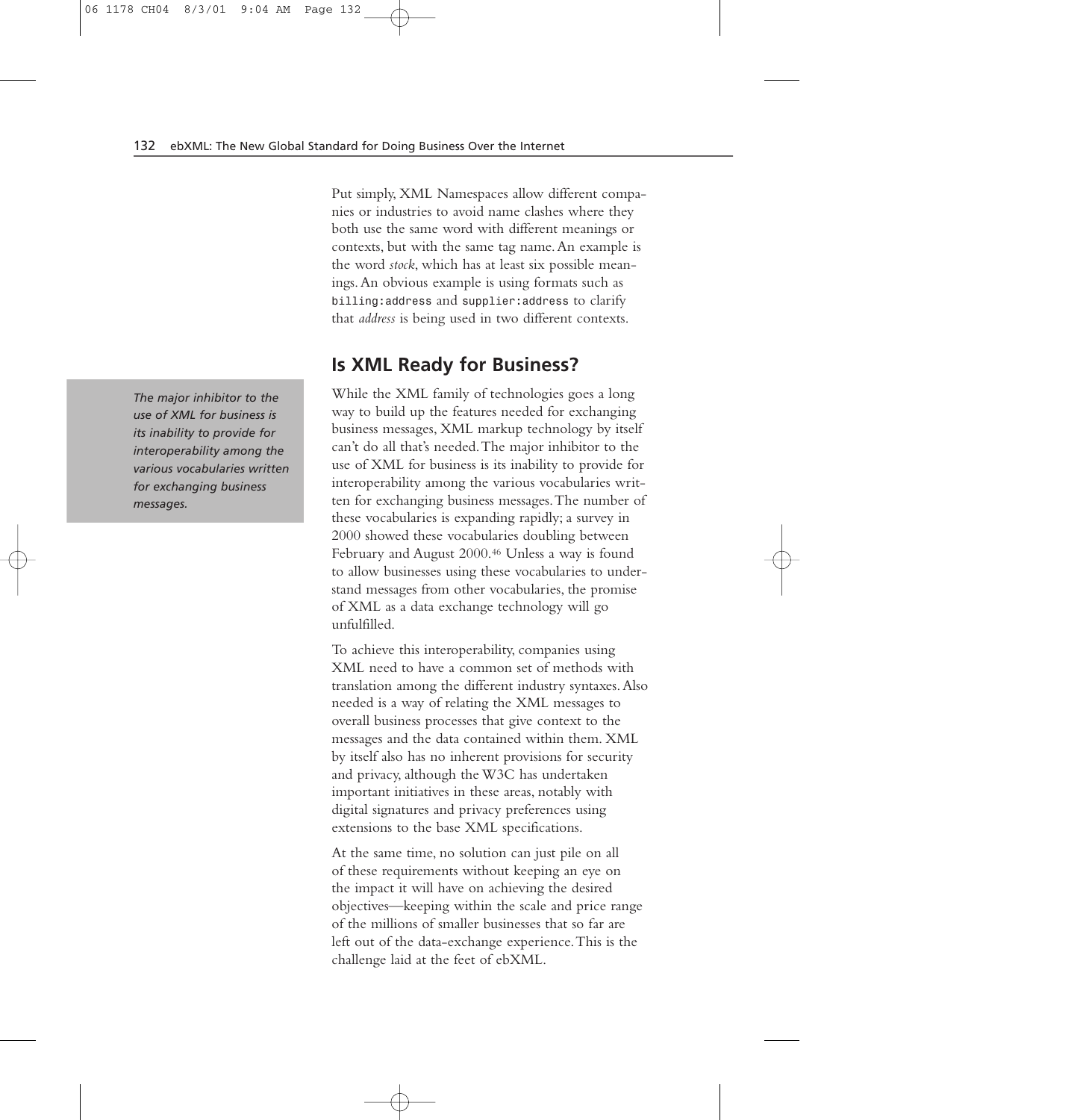# **Endnotes**

- 1 A second edition, issued in October 2000, incorporates error corrections from the original February 1998 version.
- 2 "W3C Technical Reports and Publications,"World Wide Web Consortium, 3 November 2000, *www.w3.org/TR/*.
- 3 Tim Berners-Lee with Mark Fischetti, *Weaving the Web* (New York: Harper Collins, 1999), pp. 44–45.
- 4 We say "more or less recognized" because the leading browser makers have added their own features to HTML for competitive advantage.The Web Standards Project (*www.webstandards.org*) seeks to reduce or eliminate this variation.
- 5 xCBL business language specifications,Version 3.0, January, 2001, *www.xCBL.org*.The xCBL syntax is derived from SimplEDI, developed originally by a UN/EDIFACT working group.
- 6 Charles Goldfarb,"A Brief History of the Development of SGML," (SGML Users Group, 11 June 1990), *www.sgmlsource.com/history/sgmlhist.htm*.
- 7 Berners-Lee, p. 4.
- 8 Berners-Lee, pp. 16–17.
- 9 Berners-Lee, pages 41–42.
- 10 "Domain Stats", 4 November 2000, *www.whois.net/*, and Netcraft, *www.netcraft.com/?host=codes*.
- 11 "1.1, Origin and Goals," Extensible Markup Language (XML) 1.0,W3C Recommendation 10 February 1998, *www.w3.org/TR/1998/REC-xml-19980210*.
- 12 "2.8, Prolog and Document Type Declaration," Extensible Markup Language (XML) 1.0 (Second Edition),W3C Recommendation 6 October 2000, *www.w3.org/TR/2000/REC-xml-20001006*.
- 13 The DOM applies to more than XML documents.The discussion here focuses only on the DOM's XML aspects.
- 14 "Document Object Model Activity Statement,"World Wide Web Consortium, 25 June 2001, *www.w3.org/DOM/ Activity*.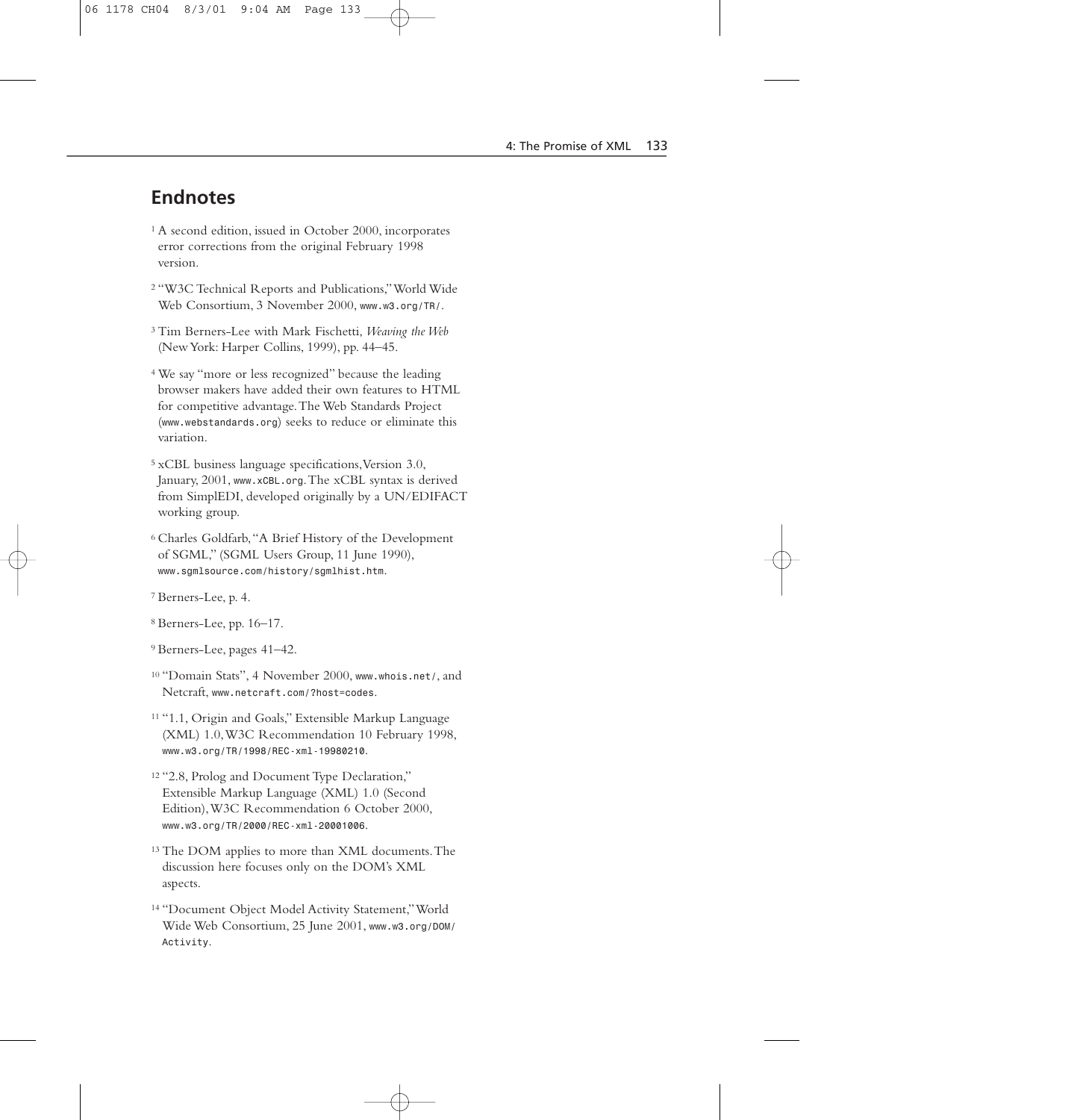- 15 David Megginson,"SAX: History and Contributors" (undated), *www.megginson.com/SAX/SAX1/history.html*.
- 16 David Megginson,"What is an Event-Based Interface?" (undated), *www.megginson.com/SAX/event.html*.
- 17 "The UNICODE Standard:A Technical Introduction," UNICODE Consortium, December 2000, *www.UNICODE.org/UNICODE/standard/principles.html*.
- 18 Note that XML documents don't require 16 bits per character, but can be stored in 8-bit configurations known as *Unicode Transformation Format* (*UTF-8*).
- 19 Java is a registered trademark of Sun Microsystems.
- 20 Sun Microsystems, Inc.,"About the Java Technology,"The Java Tutorial, undated, *http://java.sun.com/docs/books/ tutorial/getStarted/intro/definition.html*.
- 21 Jon Bosak,"XML, Java, and the future of the Web," 10 March 1997, *www.ibiblio.org/pub/sun-info/standards/ xml/why/xmlapps.htm*.
- 22 Matthew Fuchs,"Why XML Is Meant for Java," *Web Techniques*, July 1999, *www.webtechniques/1999/06/fuchs/*. Reprinted in XML.com, 16 June 1999, *www.xml.com/ pub/a/1999/06/fuchs/fuchs.html*.
- 23 "What are Style Sheets,"World Wide Web Consortium, 13 July 2001, *www.w3.org/Style/*.
- 24 Matt Rotter, Charity Kahn, and Paul Anderson,"Get Started With Cascading Style Sheets: How Cascading Style Sheets Work," CNet Networks Inc., 2 November 2000, *http://builder.cnet.com/webbuilding/ pages/Authoring/CSS/*.
- 25 Jan Egil Refsnes,"Introduction to XSL," XML101 (undated), *www.xml101.com/xsl/xsl\_intro.asp*.
- 26 XML Path Language (XPath) Version 1.0,W3C Recommendation, 16 November 1999,World Wide Web Consortium, *www.w3.org/TR/xpath*.
- 27 XSL 1.0 became a recommendation of W3C in February 2001.
- 28 "Extensible Style Sheet Language (XSL)."W3C User Interface Domain,World Wide Web Consortium, 13 July 2001, *www.w3.org/Style/XSL/*.
- 29 A good resource for anything involving XSLT is the web site *www.xslt.com*.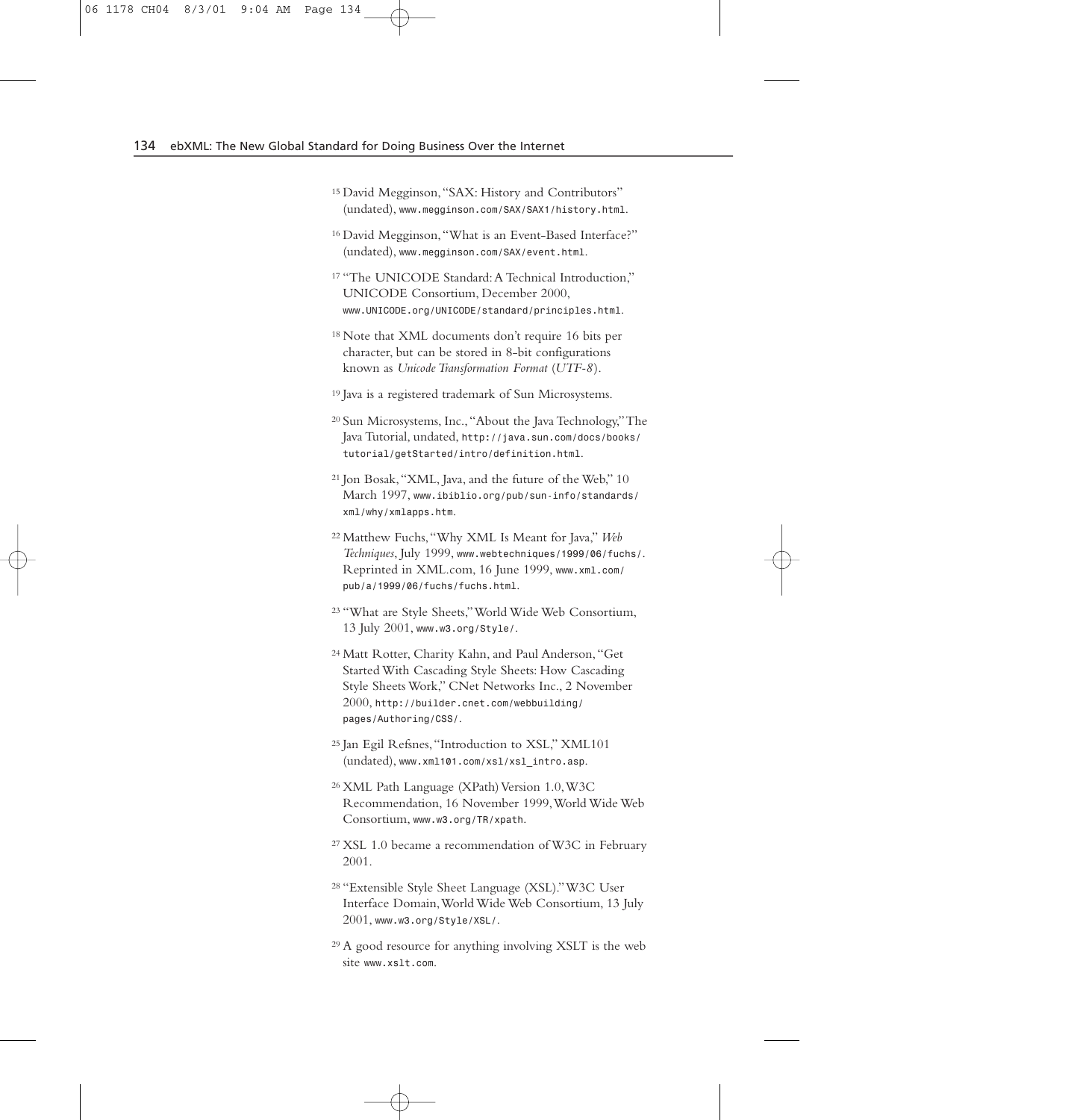- 30 Stephen Knilans,"Data Modeling Simplified:What Is Data Modeling?" 14 July 2001, Seasoned Software Inc., *http://quick-tips.com/local-search/pages/Detailed/ 2750.html*.
- 31 Karl E.Wiegers,"Listening to the Customer's Voice," Process Impact, March 1997, *www.processimpact.com/ articles/usecase.html*.
- 32 "ebXML Business Process Project Team" (undated), *www.ebxml.org/project\_teams/business\_process/*.
- 33 Alan Kotok,"Even More Extensible:An Updated Survey of XML Business Vocabularies," XML.com, 2 August 2000, *www.xml.com/pub/2000/08/02/ebiz/ extensible.html*.
- 34 Jan Egil Refsnes,"DTD-Elements," XML 101 (undated), *www.xml101.com/dtd/dtd\_elements.asp*.
- 35 "3.3,Attribute List Declarations," Extensible Markup Language (XML) 1.0 (Second Edition),World Wide Web Consortium Recommendation, 6 October 2000, *www.w3.org/TR/REC-xml*.
- 36 "XML Schema Part 2: Datatypes,"W3C Recommendation, 2 May 2001, *www.w3.org/TR/ xmlschema-2/*.
- 37 Jan Egil Refsnes,"DTD-Entities," XML 101 (undated), *www.xml101.com/dtd/dtd\_entities.asp*.
- 38 OpenTravel Alliance Message Specifications—version 2001A, *www.opentravel.org/opentravel/Docs/ OTA\_v2001A.pdf*.
- 39 "XML Schema,"World Wide Web Consortium, 25 May 2001, *www.w3.org/XML/Schema*.
- 40 "World Wide Web Consortium Issues XML Schema as a Candidate Recommendation,"World Wide Web Consortium, 24 October 2000, *www.w3.org/2000/10/ xml-schema-pressrelease*.
- 41 "XML Schema Part 1: Structures,"W3C Candidate Recommendation, 24 October 2000, *www.w3.org/TR/ xmlschema-1/*.
- 42 "XML Schema Part 2: Datatypes,"W3C Candidate Recommendation, 2 May 2001, *www.w3.org/TR/2000/ CR-xmlschema-2-20001024/datatypes.html*.